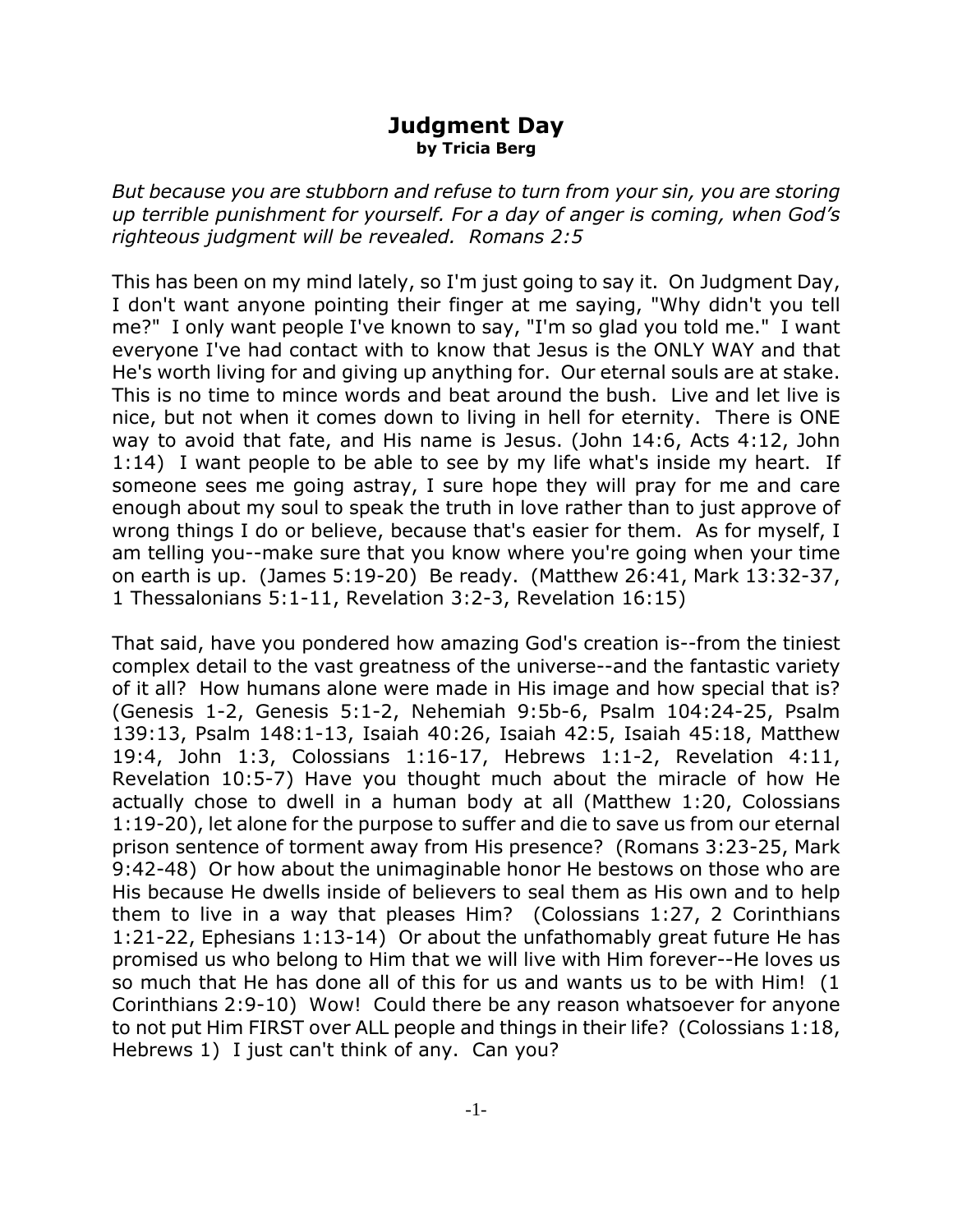It seems to me that to not understand His infinite worthiness of all I can give and be is to not understand who He is, what He is like, what He has done and what He is going to do at all. He said He expects to be first, most, best, highest in our lives--that we should love Him with all our heart, soul, mind and strength, and love our brother as ourselves. (Mark 12:29-31) He defined this love as an action, not only a feeling or empty words. (John 14:21) If we really believe, then our lives will reflect our love for God and our gratitude to Him. (James 2:17-18) We won't deliberately choose to do anything that will misrepresent our holy God to the world (which is different from slipping and/or struggling against temptation). (1 Peter 1:14-19) If we claim to believe in our hearts, then that faith is meant to work its way out for the world to see. (Philippians 2:12-16) It should color every aspect of our day-to-day lives. Some people say God's ENTIRE will for us is to believe, and that is ALL He expects. My Bible says a lot more--the entire New Testament outside of the Gospels consists of letters written to CHURCHES. Those are PEOPLE who BELIEVE (not buildings or institutions, or the general public). Those letters are God's instructions to us on how we are to live AFTER we come to faith, of how He expects HIS people to behave.

We're here to lift up and honor His name--there is supposed to be a difference between us and unbelievers--so that they will want to know and trust in Him, too. (John 13:34-35, John 15:8-10) We are ONLY able to do this IF we are already saved--there is NO pleasing God without faith, NO way to earn salvation. (Hebrews 11:6, Romans 8:7-8) In order for any "works" to be pleasing to God, they must come AFTER repentance and acceptance of our need for Jesus as our Savior. After He becomes our Lord, it is His Spirit within us who enables us to even care what He wants. (Philippians 2:12-13) If we have no concern for pleasing God whatsoever after being saved, or He comes way down on the list after loved ones, our job, our hobbies, self, etc., or if there are no nagging convictions when we sin, then "Houston, there is a problem." (1 John 2:15-17) God desires to be worshiped in spirit and truth, not with mere routine or talk that doesn't match our walk. (John 4:23-24, 1 John 2:3-6) If we really believe He sees all and is worthy of all, then why wouldn't our behavior, thoughts and words show it? (And again on the flip side, if we don't believe, then why bother? Only those who have the Son also have the Father. Matthew 11:27, 1 John 2:23, John 3:35-36) Not one of us will ever be perfect until Jesus makes us so, but there should be steady progression toward being like Christ. (2 Peter 1:5-11, Romans 8:29, Romans 12:1-2) After all God has done for us, do we really need to be threatened in order to obey Him? Shouldn't we do it out of LOVE for Him, especially seeing how it is His power within us that enables us to love and obey Him?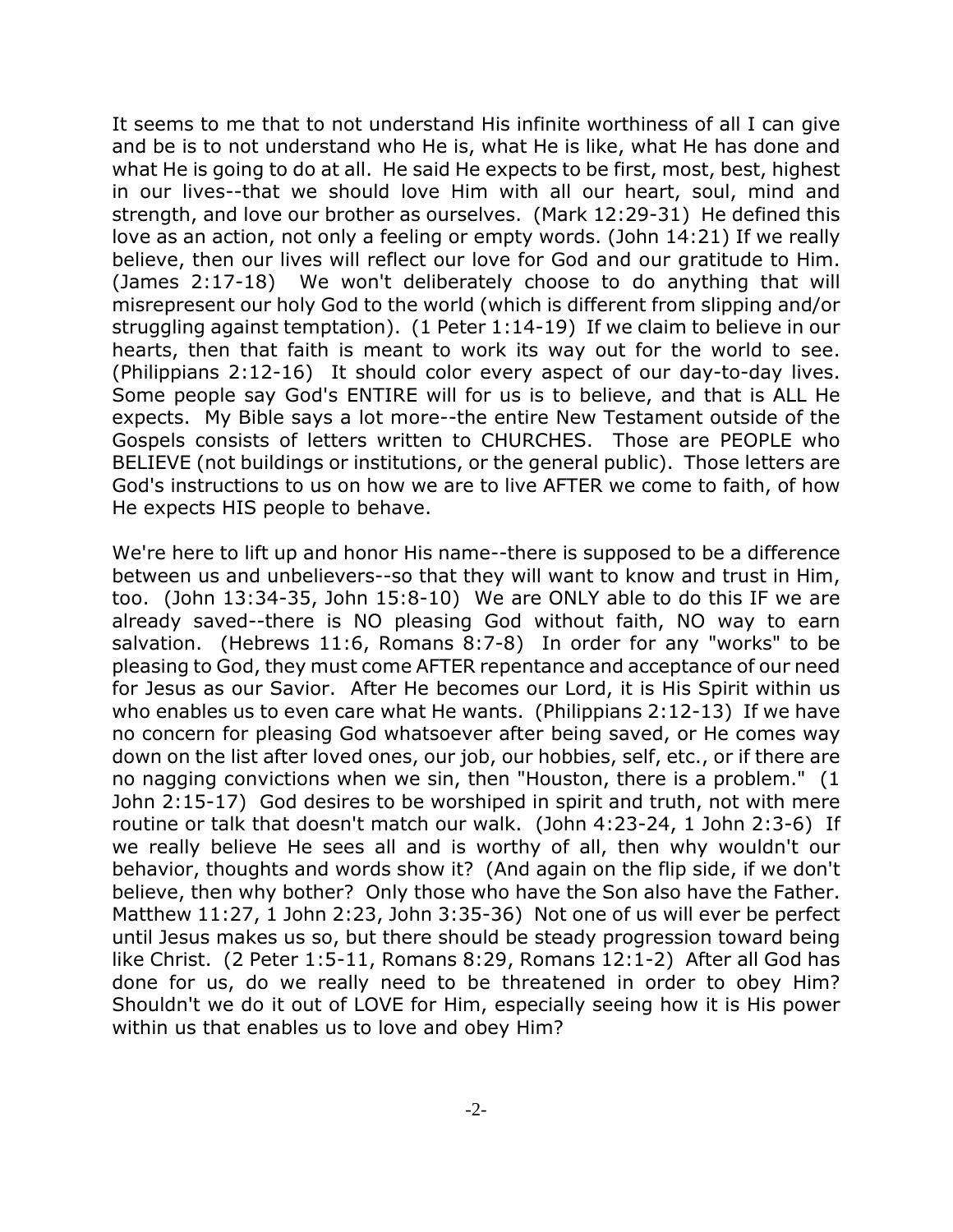Jesus is returning for His own soon. (John 14:2-3, Philippians 3:20-21, Hebrews 10:35-39, Revelation 3:11, 22:12) Only God knows exactly how soon, but the signs of the times that He gave the disciples are happening before our eyes, and there were many other warnings about what the end times would be like in the letters (epistles) of Paul, Peter, James, John and Jude to believers. Let's be ready so that we don't have anything to be ashamed of on that day. (Matthew 24-25) Jesus is faithful to forgive when we sin and is the ONLY one who can wash us clean, but salvation is freedom FROM sin, not a license TO sin. (Romans 6:1-2, Galatians 5:13) We are not meant to rush back to get ourselves "dirty" again once He washes us, but to yield to the Holy Spirit's prompting and assistance in remaining clean. (2 Peter 2:18-22) If there is no difference between the way we live and the way unbelievers live, then how will people notice a difference and wonder why we have the hope and peace that they want? (1 Peter 2:15-16, 1 Peter 3:15-16) God LOVES us! Isn't that wonderful? He didn't create us to ask us to do the impossible and then condemn us. He came to rescue us because He is holy--He cannot and will not tolerate sin, but He wants ALL to be saved and has made ONE way: Jesus. (John 3:35-36, 1 John 5:10-12) Hallelujah (Praise God)!

Let's read our Bibles for ourselves so that we know truth from false teachings (and partial truth mixed with twisted or truncated scriptures). (1 Timothy 6:3-5, 2 Timothy 4:1-4, 2 Timothy 3:16-17, 2 Peter 2:1-3, 2 Peter 3:16-18) We need to know our Scripture so that we are not deceived by deliberate, orchestrated attacks on God's truth (the ONLY truth). (2 Corinthians 11:3-4, Acts 20:29-32) We need to know what the Bible says so that we will not mistakenly join sides with those AGAINST God and His ways, who are pretending to be shepherds of His fold, but are really wolves and thieves coming to destroy the flock. (Matthew 7:15, John 10:7-10, Acts 20:29-30) God does not change. (Numbers 23:19, Psalm 55:19, Hebrews 13:8) He has always hated sin and loves us enough to have laid all of the punishment for OUR sin on His only begotten Son, Jesus (the ONLY way to be saved). (1 Corinthians 15:1-7) That doesn't mean He now winks at sin, but that we can be forgiven through the unbelievably precious blood of Jesus. (1 John 2:1-6)

It almost seems as though people these days are opposed to "judging" other believers for sin, but they have no problem with judging their Christian brothers and sisters for trying to live as God instructed, calling it self-righteousness. They say we can't judge someone's heart to see if they are saved or not by looking at the [lack of, or bad] fruits (behaviors, priorities, results) of their life, and then turn around and judge someone else's heart to say they are trying to earn salvation, so they might not be saved, since salvation is only by faith not works. Let me just say this--if we don't believe in Jesus as our Lord and Savior,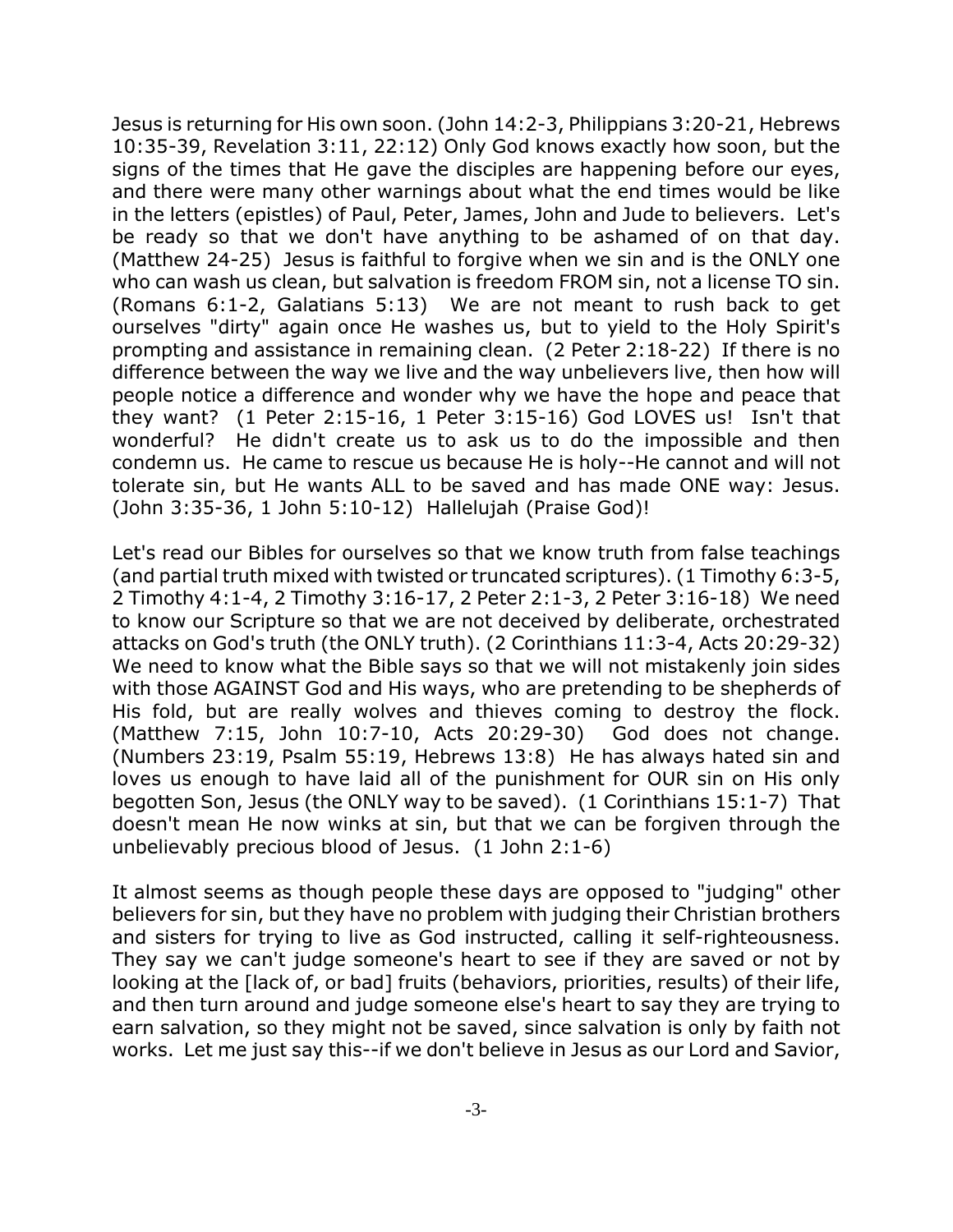then there is NO pleasing God--it ALL starts and ends with Jesus. ALL of our behavior and the way we think reflect on Him, whether honorably or poorly. (Matthew 5:14-16, Ephesians 1:11-12, 1 Thessalonians 4:1-8, 2 Timothy 2:19, 1 John 3:1-10, 1 Peter 1:14-19)

We each need to judge our OWN lives using the Bible as a measuring stick because it's God's instruction book on what pleases Him (and what does not). (2 Corinthians 13:5, James 1:22-24, Ephesians 5:8-12, Ephesians 5:15-17) Then we can look forward to Judgment Day with great anticipation! (2 Timothy 4:8, Revelation 11:18) I pray that it will be a blissfully happy day with no tears due to loss of reward (not to mention the pain of disappointing our Savior) for you and for myself. (1 Corinthians 3:14-15) Please Lord, help us all in these evil times to obey You and not to blend in with the world and be deceived. Please make us lights in this dark, misled generation to illuminate the way to You, through Jesus, our beloved Savior. On Judgment Day, we want to hear You say, "Well done, good and faithful servant." Amen. (Philippians 2:14-16, Matthew 25:23, Ephesians 5:15-21)

If you don't believe, but are curious, then call on God from your heart--He hears you. (Genesis 21:17, Psalm 139:1-4, 145:18-20, Psalm 94:9, Romans 10:1-13) We were created by Him FOR Him, so if you are unhappy and don't know why or what it would take to change that, He is the answer. He is the provider of EVERYTHING we could ever need. (Romans 11:36) He loves us. I can't say it enough. This is not just for certain special people. No one loves God because they are "good." We love Him because He FIRST loved us, and "us" includes everyone. (1 John 4:9-10) He doesn't want anyone to perish, but He has made ONE way--His Son. (John 3:16-18, 1 Timothy 2:3-6, 2 Peter 3:9) Jesus did this for us willingly because He loves us. (John 10:14-18) None of us could possibly imagine the amount of pain and humiliation that Jesus suffered or the intense pain of the Father in sacrificing His only begotten, beloved Son to save us--to rescue us from sin and its penalty. (Psalm 22:6-8, 2:12-18, Isaiah 52:14, 53:3-5, Matthew 27:27-31, Matthew 17:5) Have you ever had anyone disrespect a gift you gave them? How much more, unimaginably offensive is it to reject God's gift of salvation through His Son? (Hebrews 10:29-31)

You may look around you and see that it seems like many "good" or "nice" people, many of whom you may consider to be "smarter" than you, do not believe, and their lives seem okay to you from the outside. (Psalm 111:10, Proverbs 1:7) While the inside may be a different story, the fact is that everyone who dies without Christ will be separated from God for eternity. You don't want to go where they are going. (Psalm 37, 73, Revelation 20:15) Jesus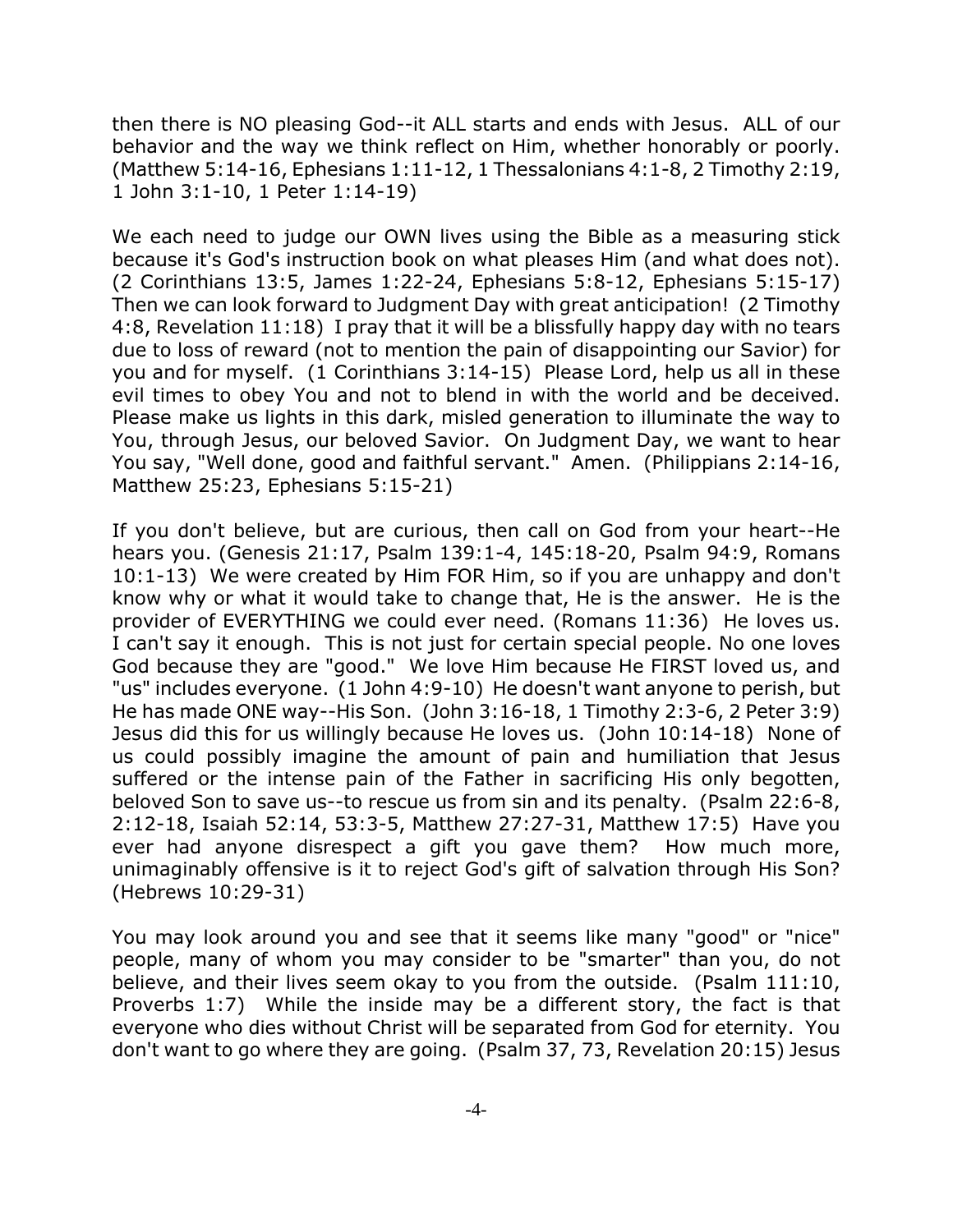said that many would be offended by Him. (Matthew 11:6) He was predicted to be, and is, a stumbling block for many who do not want to submit to God's sovereign plan. (Romans 9:32-33, Matthew 11:6) Don't trust the opinions of the crowd and go with the flow! There will be no "phone a friend" or "ask the audience" option and that's a good thing because Jesus said the way to life was narrow and the way to destruction was broad. (Matthew 7:13-14) Don't wait to see Him in person on Judgment Day to get right with Him--it will be too late then and what a wasted life that would be. Your life can have meaning NOW. You can have a relationship with your loving Creator NOW. (John 10:9-10) What a privilege! Don't put it off and have bitter, eternal regrets. Each of us will answer for ourselves. (John 5:22-24, Romans 14:11-12, 2 Corinthians 5:10) There will be no blaming scientists or popular culture to explain why we rebelled against and rejected God and His ways, preferring our own way. (Isaiah 53:6, Proverbs 14:12)

If you want to be saved, all you have to do is admit to God you are a sinner (we ALL are) and ask His forgiveness. (Romans 3:22b-25, 6:23, Psalm 86:5) Each of us need to tell Him that we BELIEVE in our heart that Jesus died for OUR sins and rose again from the dead. Tell him out loud (confess with your mouth) that you want Jesus to be YOUR Lord and, to wash you clean so that you can be with Him forever. (1 John 1:9, Romans 10:8-10) Ask Him to grant you repentance from your sins and unbelief and to help you live in a way that pleases Him (read your Bible--He has it all written down for us). (2 Timothy 2:24-26) When we truly believe, we are "born again," which means God's Holy Spirit brings to new life our spirit and He dwells inside of us. (Matthew 3:11, John 3:6-7, Acts 11:16, Titus 3:5-7) We were first born physically as a baby, but being born AGAIN is to be born spiritually as a child of God. (John 1:12-13)

Jesus has also instructed us to be baptized in water (Matthew 28:18-20)--this signifies outwardly how inwardly our old, doomed, stubborn, rebellious, sinful self has been "drowned" (died/crucified with Christ) and we rise out of that water as a NEW creation in Christ, in His victory on the cross, alive in His resurrection. (Colossians 3:3-10, Romans 6:3-12, 13:14, Galatians 3:27) We are washed clean not by the water (which would be works, and in the case of infant baptism, the works of the parents), but by the precious blood Jesus shed for us on the cross (each person individually, personally saved by faith in God's grace--washed in the living "water" OF THE WORD--Jesus). (1 John 1:7-10, Ephesians 5:25-27, James 1:18) It's a beautiful, memorable event for the believer--if you do not remember being baptized and may not have even been aware of it happening at the time--then perhaps you might like to do a study on it to decide for yourself what God's will is on the subject. I have written an article here: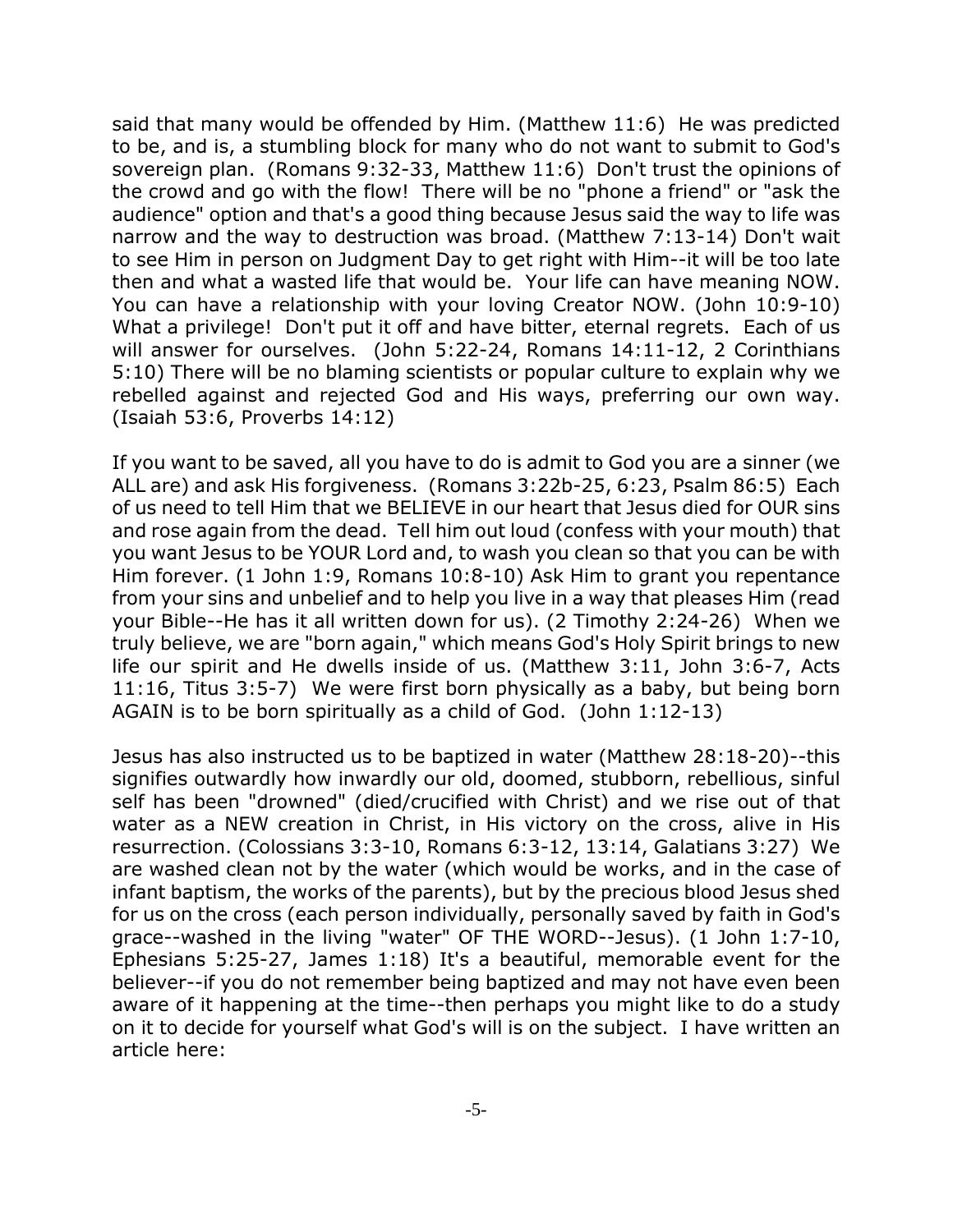https://drive.google.com/open?id=0Bx44W\_xQvLzoNVlQampxZUctelU

A quote by J.C. Ryle, who died in England in 1900: *"Oh, reader, let us realize this point! There is before us all a great change. Surely, when a man has notice to quit his present dwelling-place, he ought to make sure that he has before him another home... Oh, that you may think on this matter, and never rest till you are ready to meet Christ!"*



Digital scrapbook paper and elements by Lorie Davison, page texture by me

Written by Tricia Berg, August 2016 (6 pp. w/digital scrapbook layout + verses)

If this article has blessed you, please feel free to share it without modifications (and of course, don't claim it as your own or sell it.)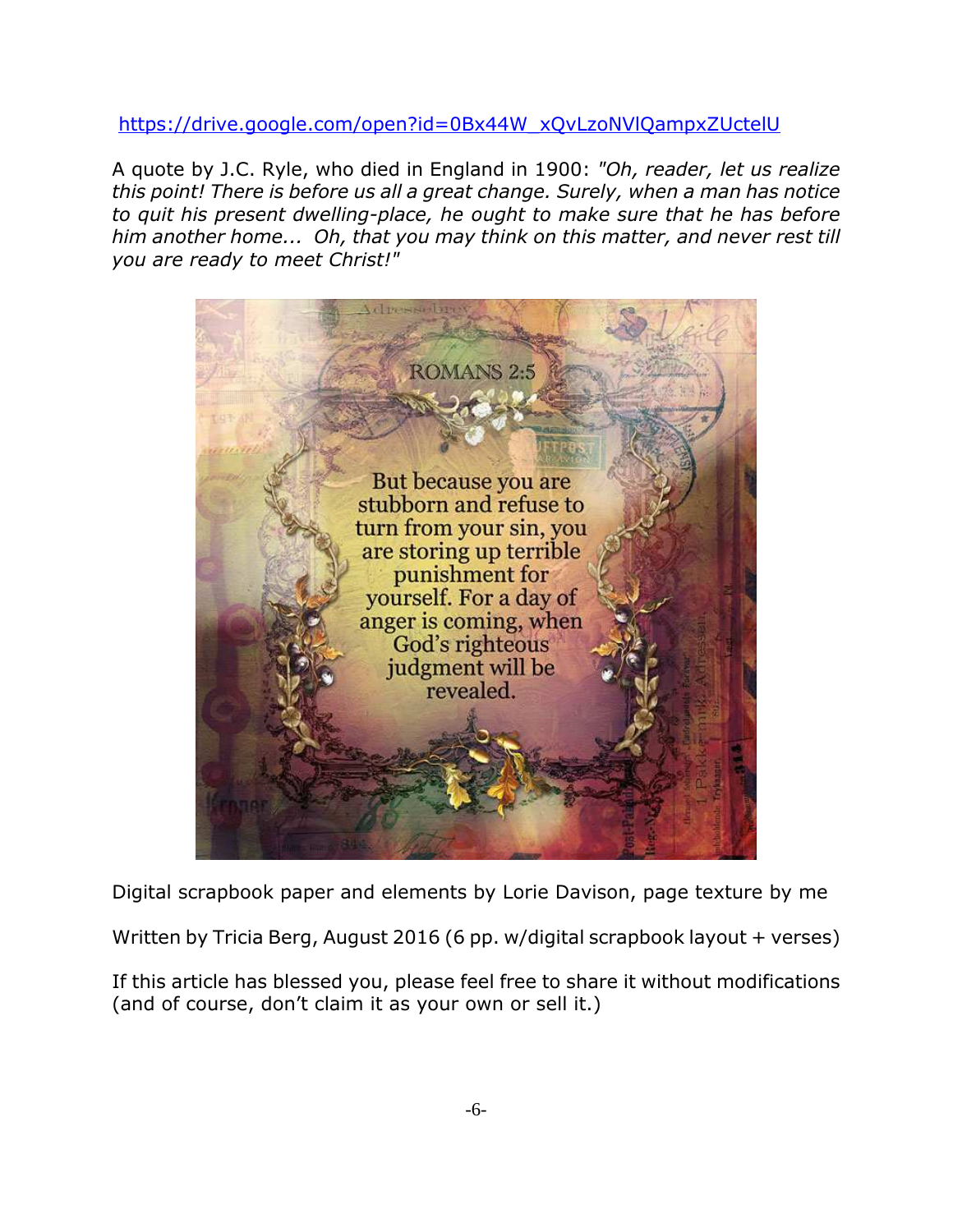Verses:

Jesus said to him, "I am the way, and the truth, and the life; no one comes to the Father but through Me. John 14:6

And the Word became flesh and dwelt among us, and we have seen his glory, glory as of the only Son from the

Father, full of grace and truth. John 1:14 (ESV)

And there is salvation in no one else, for there is no other name under heaven given among men by which we must be saved." Acts 4:12 (ESV)

My brothers and sisters, if one of you should wander from the truth and someone should bring that person back, 20 remember this: Whoever turns a sinner from the error of their way will save them from death and cover over a multitude of sins. James 5:19-20

Watch and pray that you may not enter into temptation. The spirit indeed is willing, but the flesh is weak." Matthew 26:41 (ESV)

"But concerning that day or that hour, no one knows, not even the angels in heaven, nor the Son, but only the Father. 33 Be on guard, keep awake. For you do not know when the time will come. 34 It is like a man going on a journey, when he leaves home and puts his servants in charge, each with his work, and commands the doorkeeper to stay awake. 35 Therefore stay awake—for you do not know when the master of the house will come, in the evening, or at midnight, or when the rooster crows, or in the morning— 36 lest he come suddenly and find you asleep. 37 And what I say to you I say to all: Stay awake." Mark 13:32-37 (ESV)

Now concerning the times and the seasons, brothers, you have no need to have anything written to you. 2 For you yourselves are fully aware that the day of the Lord will come like a thief in the night. 3 While people are saying, "There is peace and security," then sudden destruction will come upon them as labor pains come upon a pregnant woman, and they will not escape. 4 But you are not in darkness, brothers, for that day to surprise you like a thief. 5 For you are all children of light, children of the day. We are not of the night or of the darkness. 6 So then let us not sleep, as others do, but let us keep awake and be sober. 7 For those who sleep, sleep at night, and those who get drunk, are drunk at night. 8 But since we belong to the day, let us be sober, having put on the breastplate of faith and love, and for a helmet the hope of salvation. 9 For God has not destined us for wrath, but to obtain salvation through our Lord Jesus Christ, 10 who died for us so that whether we are awake or asleep we might live with him. 11 Therefore encourage one another and build one another up, just as you are doing. 1 Thessalonians 5:1-11 (ESV)

Wake up, and strengthen what remains and is about to die, for I have not found your works complete in the sight of my God. 3 Remember, then, what you received and heard. Keep it, and repent. If you will not wake up, I will come like a thief, and you will not know at what hour I will come against you. Revelation 3:2-3 (ESV)

("Behold, I am coming like a thief! Blessed is the one who stays awake, keeping his garments on, that he may not go about naked and be seen exposed!") Revelation 16:15 (ESV)

Genesis 1-2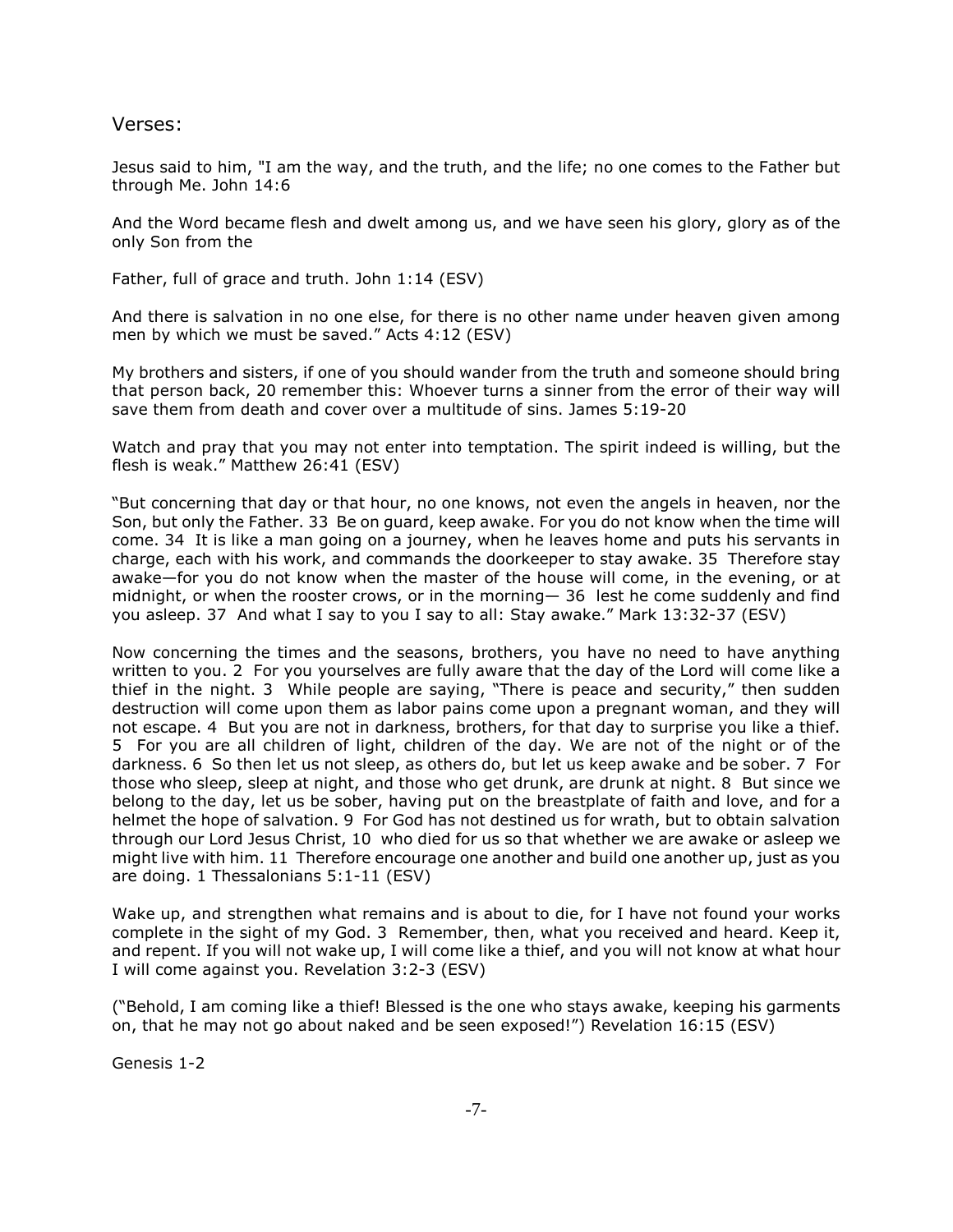This is the book of the generations of Adam. In the day when God created man, He made him in the likeness of God. 2 He created them male and female, and He blessed them and named them Man in the day when they were created. Genesis 5:1-2 (NASB)

Praise Your glorious name, and may it be exalted above all blessing and praise. You alone are Yahweh. You created the heavens, the highest heavens with all their host, the earth and all that is on it, the seas and all that is in them. You give life to all of them, and the heavenly host worships You. Nehemiah 9:5b-6 (HCSB)

How countless are Your works, LORD! In wisdom You have made them all; the earth is full of Your creatures. 25 Here is the sea, vast and wide, teeming with creatures beyond number living things both large and small. Psalm 104:24-25 (HCSB)

For it was You who created my inward parts; You knit me together in my mother's womb. Psalm 139:13 (HCSB)

Praise the LORD! Praise the LORD from the heavens; praise him in the heights! 2 Praise him, all his angels; praise him, all his hosts! 3 Praise him, sun and moon, praise him, all you shining stars! 4 Praise him, you highest heavens, and you waters above the heavens! 5 Let them praise the name of the LORD! For he commanded and they were created. 6 And he established them forever and ever; he gave a decree, and it shall not pass away. 7 Praise the LORD from the earth, you great sea creatures and all deeps, 8 fire and hail, snow and mist, stormy wind fulfilling his word! 9 Mountains and all hills, fruit trees and all cedars! 10 Beasts and all livestock, creeping things and flying birds! 11 Kings of the earth and all peoples, princes and all rulers of the earth! 12 Young men and maidens together, old men and children! 13 Let them praise the name of the LORD, for his name alone is exalted; his majesty is above earth and heaven. Psalm 148:1-13 (ESV)

Lift up your eyes on high And see who has created these stars, The One who leads forth their host by number, He calls them all by name; Because of the greatness of His might and the strength of His power, Not one of them is missing. Isaiah 40:26 (NASB)

Thus says God the LORD, Who created the heavens and stretched them out, Who spread out the earth and its offspring, Who gives breath to the people on it And spirit to those who walk in it, Isaiah 42:5 (NASB)

For thus says the LORD, who created the heavens (He is the God who formed the earth and made it, He established it and did not create it a waste place, but formed it to be inhabited), "I am the LORD, and there is none else. Isaiah 45:18 (NASB)

And He answered and said, "Have you not read that He who created them from the beginning MADE THEM MALE AND FEMALE, 5 and said, 'FOR THIS REASON A MAN SHALL LEAVE HIS FATHER AND MOTHER AND BE JOINED TO HIS WIFE, AND THE TWO SHALL BECOME ONE FLESH'? 6 "So they are no longer two, but one flesh. What therefore God has joined together, let no man separate." Matthew 19:4-6 (NASB)

All things were created through Him (Jesus, The Word), and apart from Him not one thing was created that has been created. John 1:3 (HCSB)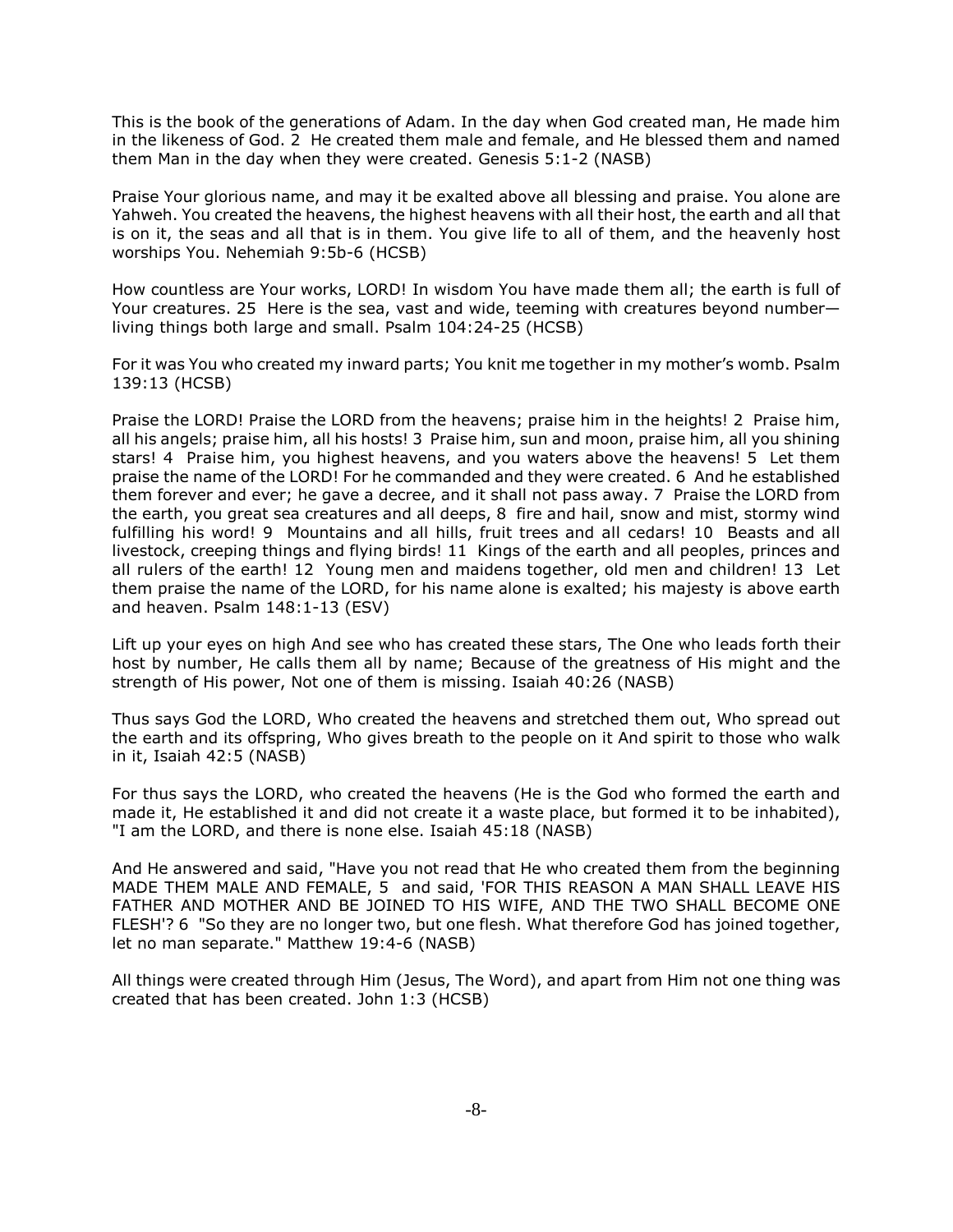For by him all things were created, in heaven and on earth, visible and invisible, whether thrones or dominions or rulers or authorities—all things were created through him and for him. 17 And he is before all things, and in him all things hold together. Colossians 1:16-17 (ESV)

Hebrews 1:1-2 (below)

Our Lord and God, You are worthy to receive glory and honor and power, because You have created all things, and because of Your will they exist and were created. Revelation 4:11 (HCSB)

And the angel whom I saw standing on the sea and on the land raised his right hand to heaven 6 and swore by him who lives forever and ever, who created heaven and what is in it, the earth and what is in it, and the sea and what is in it, that there would be no more delay, 7 but that in the days of the trumpet call to be sounded by the seventh angel, the mystery of God would be fulfilled, just as he announced to his servants the prophets. Revelation 10:5-7 (ESV)

But as he considered these things, behold, an angel of the Lord appeared to him in a dream, saying, "Joseph, son of David, do not fear to take Mary as your wife, for that which is conceived in her is from the Holy Spirit. Matthew 1:20 (ESV)

For in him all the fullness of God was pleased to dwell, 20 and through him to reconcile to himself all things, whether on earth or in heaven, making peace by the blood of his cross. Colossians 1:19-20 (ESV)

For all have sinned and fall short of the glory of God, 24 and are justified by his grace as a gift, through the redemption that is in Christ Jesus, 25 whom God put forward as a propitiation by his blood, to be received by faith. This was to show God's righteousness, because in his divine forbearance he had passed over former sins. Romans 3:23-25 (ESV)

"Whoever causes one of these little ones who believe in me to sin, it would be better for him if a great millstone were hung around his neck and he were thrown into the sea. 43 And if your hand causes you to sin, cut it off. It is better for you to enter life crippled than with two hands to go to hell, to the unquenchable fire. 45 And if your foot causes you to sin, cut it off. It is better for you to enter life lame than with two feet to be thrown into hell. And if your eye causes you to sin, tear it out. It is better for you to enter the kingdom of God with one eye than with two eyes to be thrown into hell, 48 'where their worm does not die and the fire is not quenched.'" Mark 9:42-48 (ESV)

To them God chose to make known how great among the Gentiles are the riches of the glory of this mystery, which is Christ in you, the hope of glory. Colossians 1:27 (ESV)

Now He who establishes us with you in Christ and anointed us is God, 22 who also sealed us and gave us the Spirit in our hearts as a pledge. 2 Corinthians 1:21-22 (NASB)

In him you also, when you heard the word of truth, the gospel of your salvation, and believed in him, were sealed with the promised Holy Spirit, 14 who is the guarantee of our inheritance until we acquire possession of it, to the praise of his glory. Ephesians 1:13-14 (ESV)

But, as it is written, "What no eye has seen, nor ear heard, nor the heart of man imagined, what God has prepared for those who love him" $-10$  these things God has revealed to us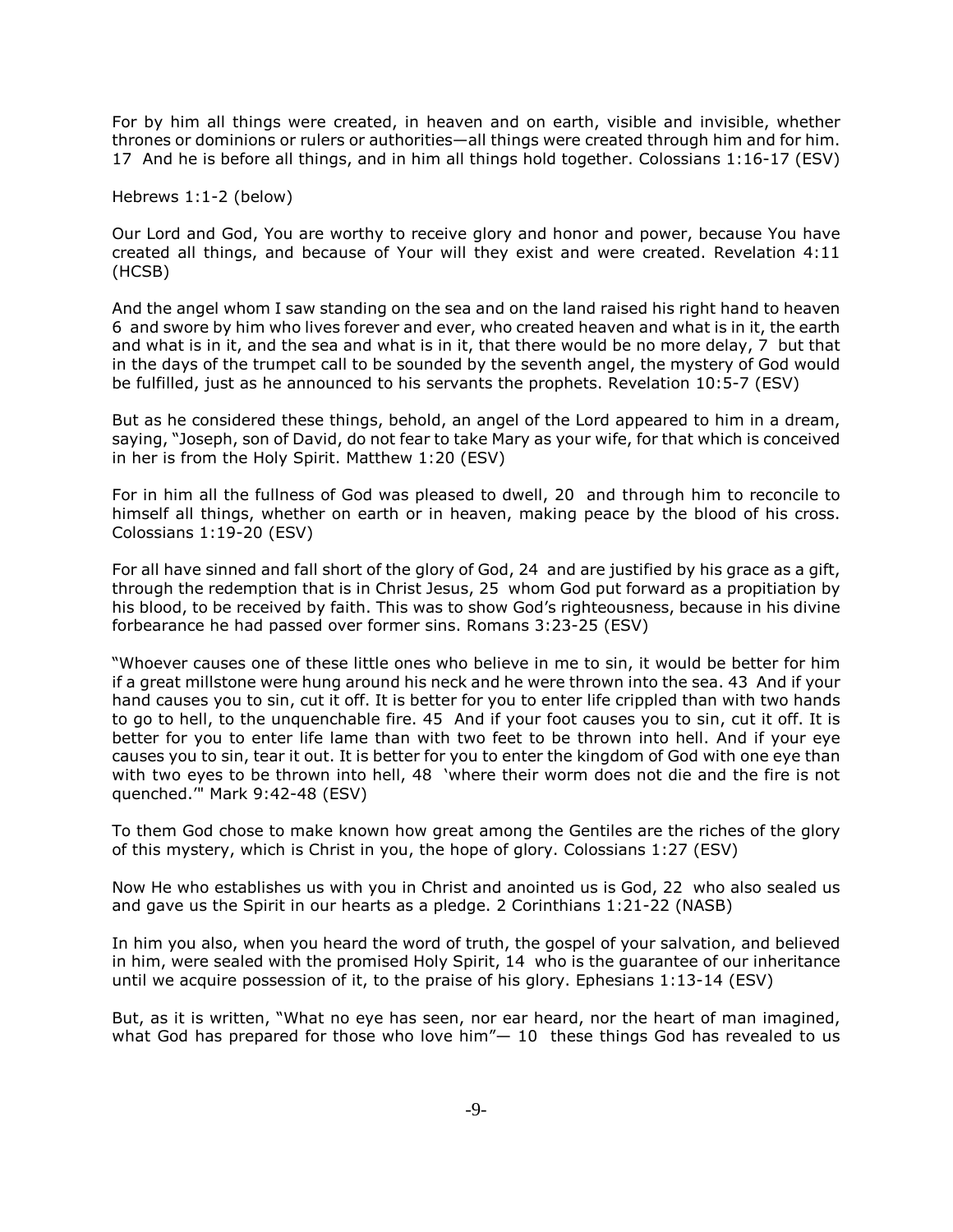through the Spirit. For the Spirit searches everything, even the depths of God. 1 Corinthians 2:9-10 (ESV)

And he is the head of the body, the church. He is the beginning, the firstborn from the dead, that in everything he might be preeminent. Colossians 1:18 (ESV)

Long ago, at many times and in many ways, God spoke to our fathers by the prophets, 2 but in these last days he has spoken to us by his Son, whom he appointed the heir of all things, through whom also he created the world. 3 He is the radiance of the glory of God and the exact imprint of his nature, and he upholds the universe by the word of his power. After making purification for sins, he sat down at the right hand of the Majesty on high, 4 having become as much superior to angels as the name he has inherited is more excellent than theirs. 5 For to which of the angels did God ever say, "You are my Son, today I have begotten you"? Or again, "I will be to him a father, and he shall be to me a son"? 6 And again, when he brings the firstborn into the world, he says, "Let all God's angels worship him." 7 Of the angels he says, "He makes his angels winds, and his ministers a flame of fire." 8 But of the Son he says, "Your throne, O God, is forever and ever, the scepter of uprightness is the scepter of your kingdom. 9 You have loved righteousness and hated wickedness; therefore God, your God, has anointed you with the oil of gladness beyond your companions." 10 And, "You, Lord, laid the foundation of the earth in the beginning, and the heavens are the work of your hands; 11 they will perish, but you remain; they will all wear out like a garment, 12 like a robe you will roll them up, like a garment they will be changed. But you are the same, and your years will have no end." 13 And to which of the angels has he ever said, "Sit at my right hand until I make your enemies a footstool for your feet"? 14 Are they not all ministering spirits sent out to serve for the sake of those who are to inherit salvation? Hebrews 1 (ESV)

Jesus answered, "The most important is, 'Hear, O Israel: The Lord our God, the Lord is one. 30 And you shall love the Lord your God with all your heart and with all your soul and with all your mind and with all your strength.' 31 The second is this: 'You shall love your neighbor as yourself.' There is no other commandment greater than these." Mark 12:29-31 (ESV)

Whoever has my commandments and keeps them, he it is who loves me. And he who loves me will be loved by my Father, and I will love him and manifest myself to him." John 14:21 (ESV)

So also faith by itself, if it does not have works, is dead. 18 But someone will say, "You have faith and I have works." Show me your faith apart from your works, and I will show you my faith by my works. James 2:17-18 (ESV)

As obedient children, do not be conformed to the passions of your former ignorance, 15 but as he who called you is holy, you also be holy in all your conduct, 16 since it is written, "You shall be holy, for I am holy." 17 And if you call on him as Father who judges impartially according to each one's deeds, conduct yourselves with fear throughout the time of your exile, 18 knowing that you were ransomed from the futile ways inherited from your forefathers, not with perishable things such as silver or gold, 19 but with the precious blood of Christ, like that of a lamb without blemish or spot. 1 Peter 1:14-19 (ESV)

Therefore, my beloved, as you have always obeyed, so now, not only as in my presence but much more in my absence, work out your own salvation with fear and trembling, 13 for it is God who works in you, both to will and to work for his good pleasure. 14 Do all things without grumbling or disputing, 15 that you may be blameless and innocent, children of God without blemish in the midst of a crooked and twisted generation, among whom you shine as lights in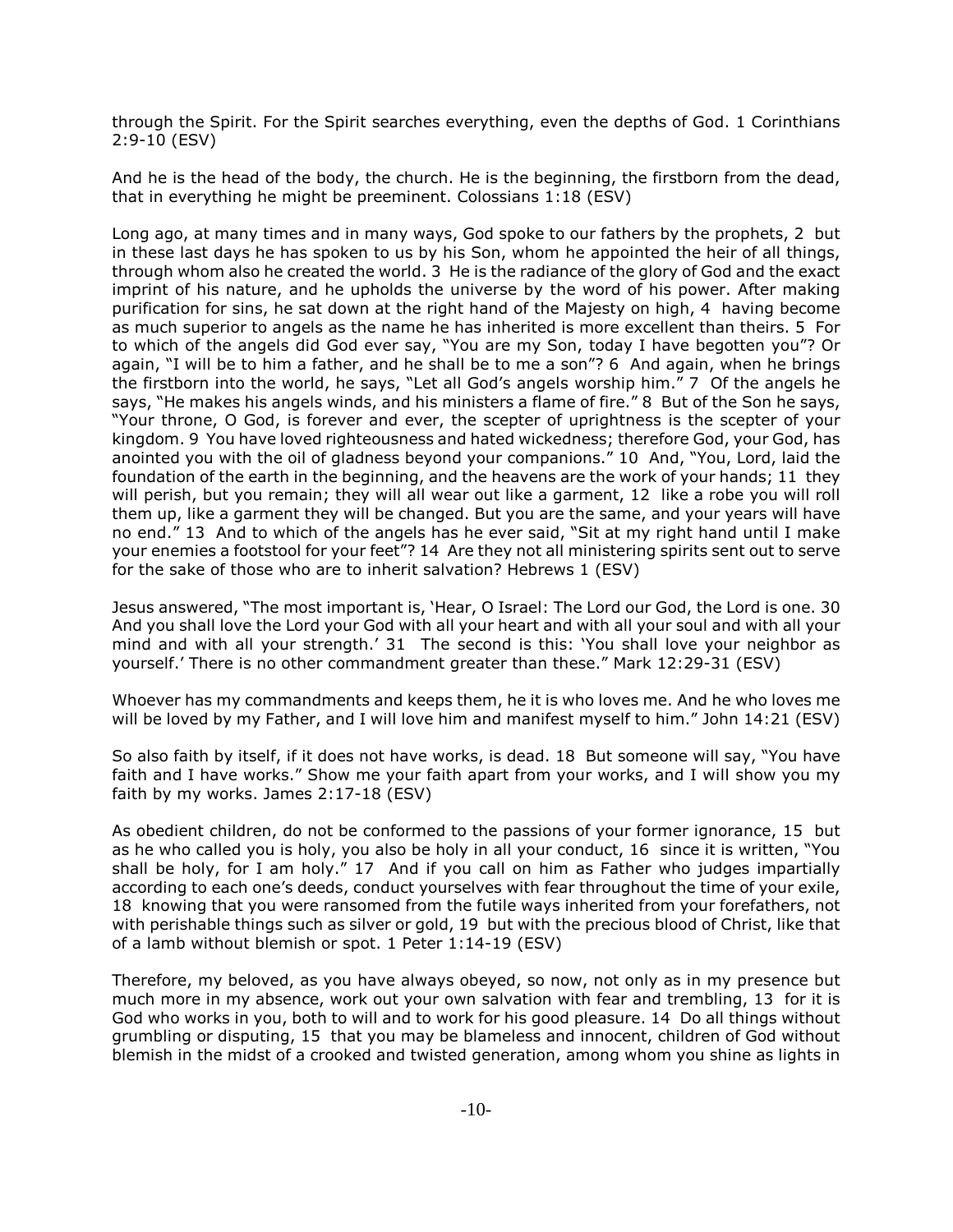the world, 16 holding fast to the word of life, so that in the day of Christ I may be proud that I did not run in vain or labor in vain. Philippians 2:12-16 (ESV)

But the hour is coming, and is now here, when the true worshipers will worship the Father in spirit and truth, for the Father is seeking such people to worship him. 24 God is spirit, and those who worship him must worship in spirit and truth." John 4:23-24 (ESV)

For this very reason, make every effort to supplement your faith with virtue, and virtue with knowledge, 6 and knowledge with self-control, and self-control with steadfastness, and steadfastness with godliness, 7 and godliness with brotherly affection, and brotherly affection with love. 8 For if these qualities are yours and are increasing, they keep you from being ineffective or unfruitful in the knowledge of our Lord Jesus Christ. 9 For whoever lacks these qualities is so nearsighted that he is blind, having forgotten that he was cleansed from his former sins. 10 Therefore, brothers, be all the more diligent to confirm your calling and election, for if you practice these qualities you will never fall. 11 For in this way there will be richly provided for you an entrance into the eternal kingdom of our Lord and Savior Jesus Christ. 2 Peter 1:5-11 (ESV)

For those whom he foreknew he also predestined to be conformed to the image of his Son, in order that he might be the firstborn among many brothers. Romans 8:29 (ESV)

I appeal to you therefore, brothers, by the mercies of God, to present your bodies as a living sacrifice, holy and acceptable to God, which is your spiritual worship. 2 Do not be conformed to this world, but be transformed by the renewal of your mind, that by testing you may discern what is the will of God, what is good and acceptable and perfect. Romans 12:1-2 (ESV)

Do not love the world or the things in the world. If anyone loves the world, the love of the Father is not in him. 16 For all that is in the world—the desires of the flesh and the desires of the eyes and pride of life—is not from the Father but is from the world. 17 And the world is passing away along with its desires, but whoever does the will of God abides forever. 1 John 2:15-17 (ESV)

By this we know that we have come to know Him, if we keep His commandments. 4 The one who says, "I have come to know Him," and does not keep His commandments, is a liar, and the truth is not in him; 5 but whoever keeps His word, in him the love of God has truly been perfected. By this we know that we are in Him: 6 the one who says he abides in Him ought himself to walk in the same manner as He walked. 1 John 2:3-6 (NASB)

All things have been handed over to me by my Father, and no one knows the Son except the Father, and no one

knows the Father except the Son and anyone to whom the Son chooses to reveal him. Matthew 11:27 (ESV) (NASB)

Whoever denies the Son does not have the Father; the one who confesses the Son has the Father also. 1 John 2:23 (NASB)

The Father loves the Son and has given all things into his hand. 36 Whoever believes in the Son has eternal life; whoever does not obey the Son shall not see life, but the wrath of God remains on him. John 3:35-36 (ESV)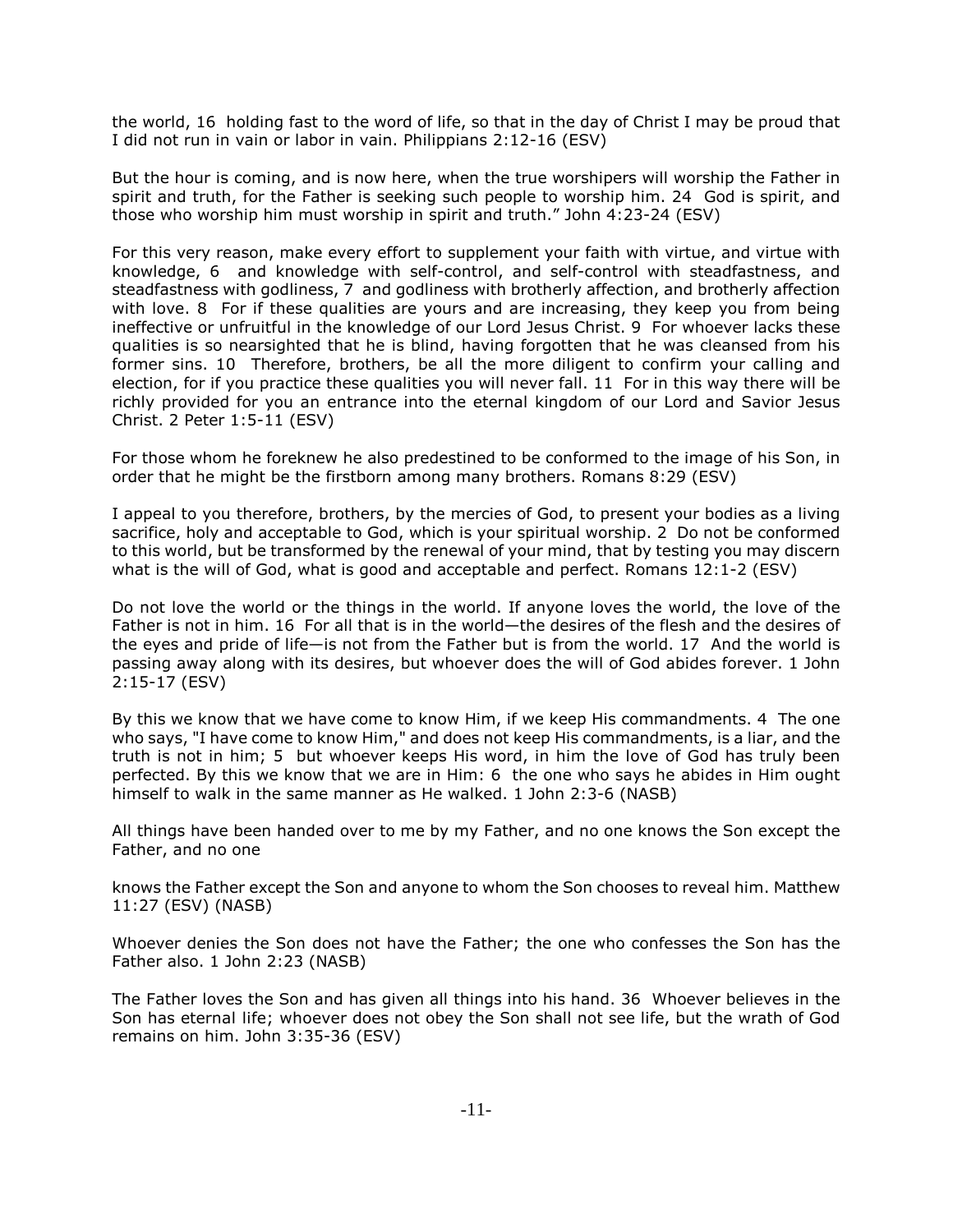"I give you a new command: Love one another. Just as I have loved you, you must also love one another. 35 By this all people will know that you are My disciples, if you have love for one another." John 13:34-35 (HCSB)

My Father is glorified by this: that you produce much fruit and prove to be My disciples. 9 "As the Father has loved Me, I have also loved you. Remain in My love. 10 If you keep My commands you will remain in My love, just as I have kept My Father's commands and remain in His love. John 15:8-10 (HCSB)

And without faith it is impossible to please Him, for he who comes to God must believe that He is and that He is a rewarder of those who seek Him. Hebrews 11:6 (NASB)

For the mind that is set on the flesh is hostile to God; it does not submit to God's law, indeed it cannot; 8 and those who are in the flesh cannot please God. Romans 8:7-8 (RSV)

Therefore, my beloved, as you have always obeyed, so now, not only as in my presence but much more in my absence, work out your own salvation with fear and trembling; 13 for God is at work in you, both to will and to work for his good pleasure. Philippians 2:12-13 (RSV)

In my Father's house are many rooms; if it were not so, would I have told you that I go to prepare a place for you? 3 And when I go and prepare a place for you, I will come again and will take you to myself, that where I am you may be also. John 14:2-3 (RSV)

So do not throw away your confidence; it will be richly rewarded. 36 You need to persevere so that when you have done the will of God, you will receive what he has promised. 37 For, "In just a little while, he who is coming will come and will not delay." 38 And, "But my righteous one will live by faith. And I take no pleasure in the one who shrinks back." 39 But we do not belong to those who shrink back and are destroyed, but to those who have faith and are saved. Hebrews 10:35-39 (NIV2011)

"I am coming soon. Hold on to what you have, so that no one will take your crown." Revelation 3:11 (NIV2011)

"Look, I am coming soon! My reward is with me, and I will give to each person according to what they have done. Revelation 22:12 (NIV2011)

But our commonwealth is in heaven, and from it we await a Savior, the Lord Jesus Christ, 21 who will change our lowly body to be like his glorious body, by the power which enables him even to subject all things to himself. Philippians 3:20-21 (RSV)

Matthew 24 (Olivet Discourse, signs of the times), 24-25 (be ready)

What shall we say then? Are we to continue in sin that grace may abound? 2 By no means! How can we who died to sin still live in it? Romans 6:1-2 (ESV)

For you were called to freedom, brothers. Only do not use your freedom as an opportunity for the flesh, but through love serve one another. Galatians 5:13 (ESV)

For, speaking loud boasts of folly, they entice by sensual passions of the flesh those who are barely escaping from those who live in error. 19 They promise them freedom, but they themselves are slaves of corruption. For whatever overcomes a person, to that he is enslaved.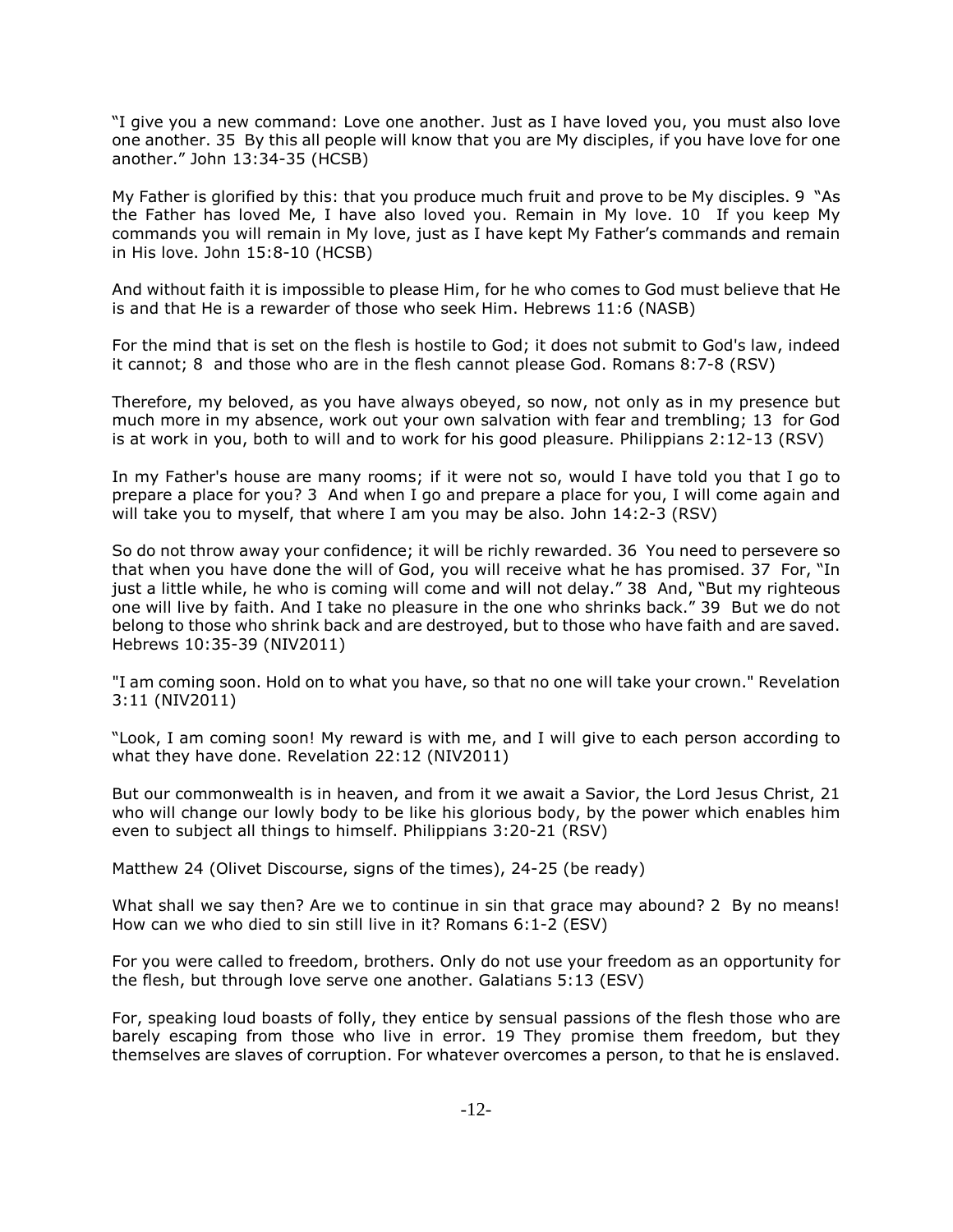20 For if, after they have escaped the defilements of the world through the knowledge of our Lord and Savior Jesus Christ, they are again entangled in them and overcome, the last state has become worse for them than the first. 21 For it would have been better for them never to have known the way of righteousness than after knowing it to turn back from the holy commandment delivered to them. 22 What the true proverb says has happened to them: "The dog returns to its own vomit, and the sow, after washing herself, returns to wallow in the mire." 2 Peter 2:18-22

But in your hearts revere Christ as Lord. Always be prepared to give an answer to everyone who asks you to give the reason for the hope that you have. But do this with gentleness and respect, 16 keeping a clear conscience, so that those who speak maliciously against your good behavior in Christ may be ashamed of their slander. 1 Peter 3:15-16 (NIV2011)

For this is the will of God, that by doing good you should put to silence the ignorance of foolish people. 16 Live as people who are free, not using your freedom as a cover-up for evil, but living as servants of God. 1 Peter 2:15-16 (ESV)

"The Father loves the Son and has given all things into His hand. 36 He who believes in the Son has eternal life; but he who does not obey the Son will not see life, but the wrath of God abides on him." John 3:35-36 (NASB)

The one who believes in the Son of God has the testimony in himself; the one who does not believe God has made Him a liar, because he has not believed in the testimony that God has given concerning His Son. 11 And the testimony is this, that God has given us eternal life, and this life is in His Son. 12 He who has the Son has the life; he who does not have the Son of God does not have the life. 1 John 5:10-12 (NASB)

If anyone advocates a different doctrine and does not agree with sound words, those of our Lord Jesus Christ, and with the doctrine conforming to godliness, 4 he is conceited and understands nothing; but he has a morbid interest in controversial questions and disputes about words, out of which arise envy, strife, abusive language, evil suspicions, 5 and constant friction between men of depraved mind and deprived of the truth, who suppose that godliness is a means of gain. 1 Timothy 6:3-5 (NASB)

I solemnly charge you in the presence of God and of Christ Jesus, who is to judge the living and the dead, and by His appearing and His kingdom: 2 preach the word; be ready in season and out of season; reprove, rebuke, exhort, with great patience and instruction. 3 For the time will come when they will not endure sound doctrine; but wanting to have their ears tickled, they will accumulate for themselves teachers in accordance to their own desires, 4 and will turn away their ears from the truth and will turn aside to myths. 2 Timothy 4:1-4 (NASB)

All Scripture is inspired by God and profitable for teaching, for reproof, for correction, for training in righteousness; 17 so that the man of God may be adequate, equipped for every good work. 2 Timothy 3:16-17 (NASB)

But false prophets also arose among the people, just as there will be false teachers among you, who will secretly bring in destructive heresies, even denying the Master who bought them, bringing upon themselves swift destruction. 2 And many will follow their sensuality, and because of them the way of truth will be blasphemed. 3 And in their greed they will exploit you with false words. Their condemnation from long ago is not idle, and their destruction is not asleep. 2 Peter 2:1-3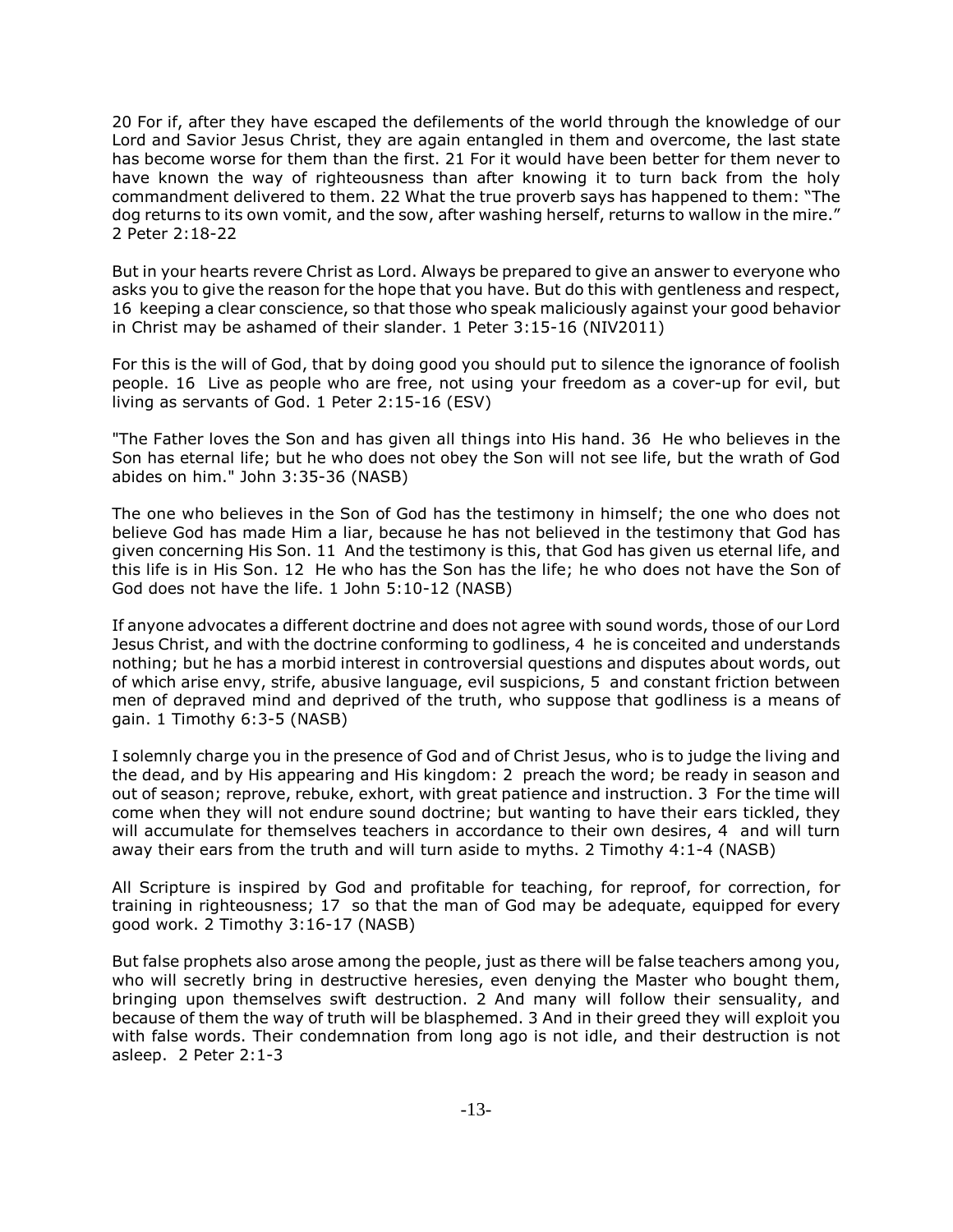He speaks about these things in all his letters in which there are some matters that are hard to understand. The untaught and unstable twist them to their own destruction, as they also do with the rest of the Scriptures. 17 Therefore, dear friends, since you know this in advance, be on your guard, so that you are not led away by the error of lawless people and fall from your own stability. 18 But grow in the grace and knowledge of our Lord and Savior Jesus Christ. To Him be the glory both now and to the day of eternity. Amen. 2 Peter 3:16-18 (HCSB)

But I am afraid that as the serpent deceived Eve by his cunning, your thoughts will be led astray from a sincere and pure devotion to Christ. 4 For if someone comes and proclaims another Jesus than the one we proclaimed, or if you receive a different spirit from the one you received, or if you accept a different gospel from the one you accepted, you put up with it readily enough. 2 Corinthians 11:3-4 (ESV)

I know that after my departure fierce wolves will come in among you, not sparing the flock; 30 and from among your own selves will arise men speaking twisted things, to draw away the disciples after them. 31 Therefore be alert, remembering that for three years I did not cease night or day to admonish every one with tears. 32 And now I commend you to God and to the word of his grace, which is able to build you up and to give you the inheritance among all those who are sanctified. Acts 20:29-32 (ESV)

"Beware of false prophets who come to you in sheep's clothing but inwardly are ravaging wolves." Matthew 7:15 (HCSB)

So Jesus again said to them, "Truly, truly, I say to you, I am the door of the sheep. 8 All who came before me are thieves and robbers; but the sheep did not heed them. 9 I am the door; if any one enters by me, he will be saved, and will go in and out and find pasture. 10 The thief comes only to steal and kill and destroy; I came that they may have life, and have it abundantly. John 10:7-10 (RSV)

"I know that after my departure savage wolves will come in among you, not sparing the flock; 30 and from among your own selves men will arise, speaking perverse things, to draw away the disciples after them." Acts 20:29-30 (NASB)

God is not human, that he should lie, not a human being, that he should change his mind. Does he speak and then not act? Does he promise and not fulfill? Numbers 23:19 (NIV2011)

God, who is enthroned from of old, who does not change— he will hear them and humble them, because they have no fear of God. Psalm 55:19 (NIV2011)

Jesus Christ is the same yesterday and today and forever. Hebrews 13:8 (NASB)

Now brothers, I want to clarify for you the gospel I proclaimed to you; you received it and have taken your stand on it. 2 You are also saved by it, if you hold to the message I proclaimed to you—unless you believed for no purpose. 3 For I passed on to you as most important what I also received: that Christ died for our sins according to the Scriptures, 4 that He was buried, that He was raised on the third day according to the Scriptures, 5 and that He appeared to Cephas, then to the Twelve. 6 Then He appeared to over 500 brothers at one time; most of them are still alive, but some have fallen asleep. 7 Then He appeared to James, then to all the apostles. 1 Corinthians 15:1-7 (HCSB)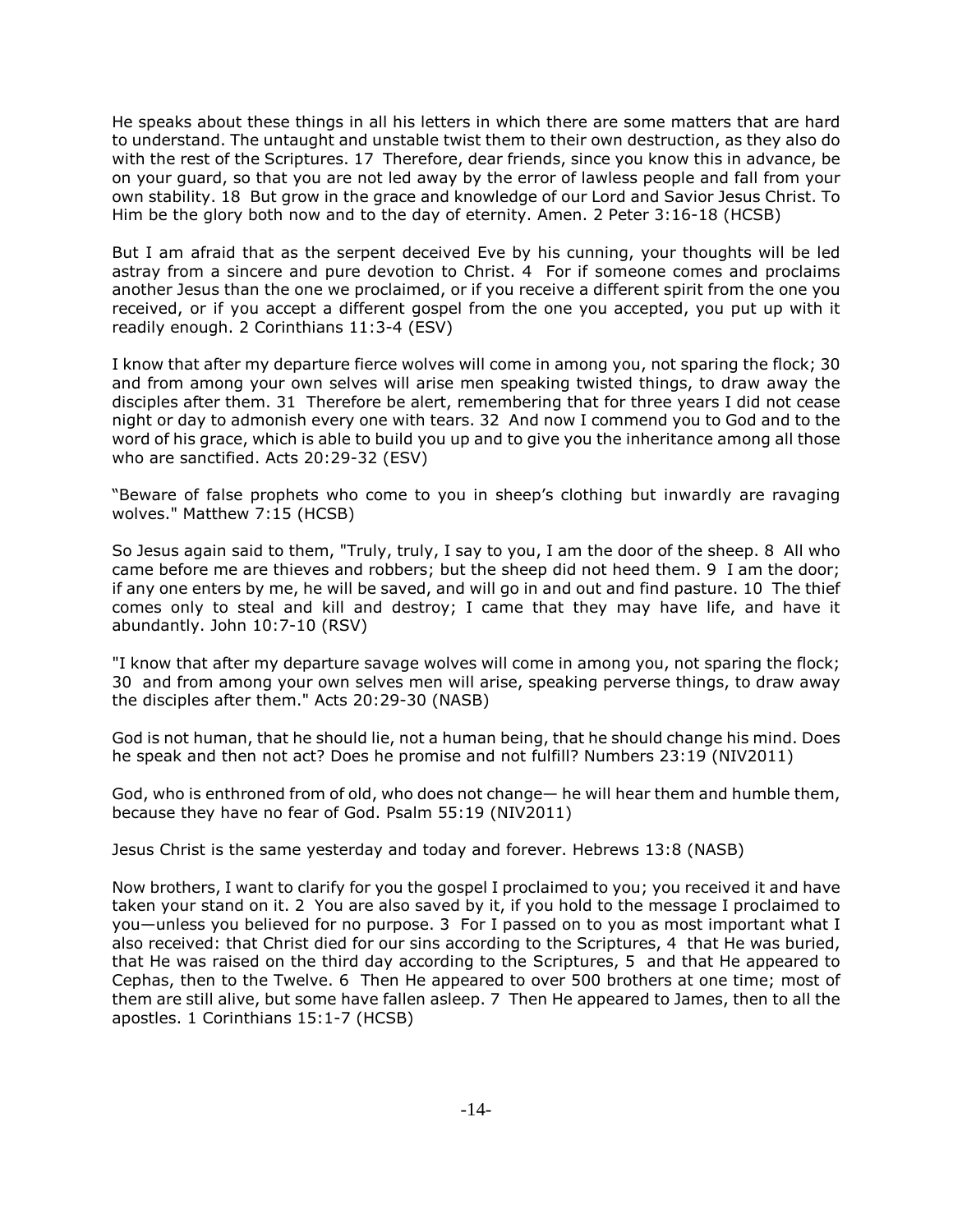My little children, I am writing these things to you so that you may not sin. But if anyone does sin, we have an advocate with the Father, Jesus Christ the righteous. 2 He is the propitiation for our sins, and not for ours only but also for the sins of the whole world. 3 And by this we know that we have come to know him, if we keep his commandments. 4 Whoever says "I know him" but does not keep his commandments is a liar, and the truth is not in him, 5 but whoever keeps his word, in him truly the love of God is perfected. By this we may know that we are in him: 6 whoever says he abides in him ought to walk in the same way in which he walked. 1 John 2:1-6 (ESV)

"You are the light of the world. A city set on a hill cannot be hidden; 15 nor does anyone light a lamp and put it under a basket, but on the lampstand, and it gives light to all who are in the house. 16 "Let your light shine before men in such a way that they may see your good works, and glorify your Father who is in heaven. Matthew 5:14-16 (NASB)

In him, according to the purpose of him who accomplishes all things according to the counsel of his will, 12 we who first hoped in Christ have been destined and appointed to live for the praise of his glory. Ephesians 1:11-12 (RSV)

As for other matters, brothers and sisters, we instructed you how to live in order to please God, as in fact you are living. Now we ask you and urge you in the Lord Jesus to do this more and more. 2 For you know what instructions we gave you by the authority of the Lord Jesus. 3 It is God's will that you should be sanctified: that you should avoid sexual immorality; 4 that each of you should learn to control your own body in a way that is holy and honorable, 5 not in passionate lust like the pagans, who do not know God; 6 and that in this matter no one should wrong or take advantage of a brother or sister. The Lord will punish all those who commit such sins, as we told you and warned you before. 7 For God did not call us to be impure, but to live a holy life. 8 Therefore, anyone who rejects this instruction does not reject a human being but God, the very God who gives you his Holy Spirit. 1 Thessalonians 4:1-8 (NIV2011)

Nevertheless, God's solid foundation stands firm, sealed with this inscription: "The Lord knows those who are his," and, "Everyone who confesses the name of the Lord must turn away from wickedness." 2 Timothy 2:19 (NIV2011)

See what kind of love the Father has given to us, that we should be called children of God; and so we are. The reason why the world does not know us is that it did not know him. 2 Beloved, we are God's children now, and what we will be has not yet appeared; but we know that when he appears we shall be like him, because we shall see him as he is. 3 And everyone who thus hopes in him purifies himself as he is pure. 4 Everyone who makes a practice of sinning also practices lawlessness; sin is lawlessness. 5 You know that he appeared in order to take away sins, and in him there is no sin. 6 No one who abides in him keeps on sinning; no one who keeps on sinning has either seen him or known him. 7 Little children, let no one deceive you. Whoever practices righteousness is righteous, as he is righteous. 8 Whoever makes a practice of sinning is of the devil, for the devil has been sinning from the beginning. The reason the Son of God appeared was to destroy the works of the devil. 9 No one born of God makes a practice of sinning, for God's seed abides in him, and he cannot keep on sinning because he has been born of God. 10 By this it is evident who are the children of God, and who are the children of the devil: whoever does not practice righteousness is not of God, nor is the one who does not love his brother. 1 John 3:1-10 (ESV)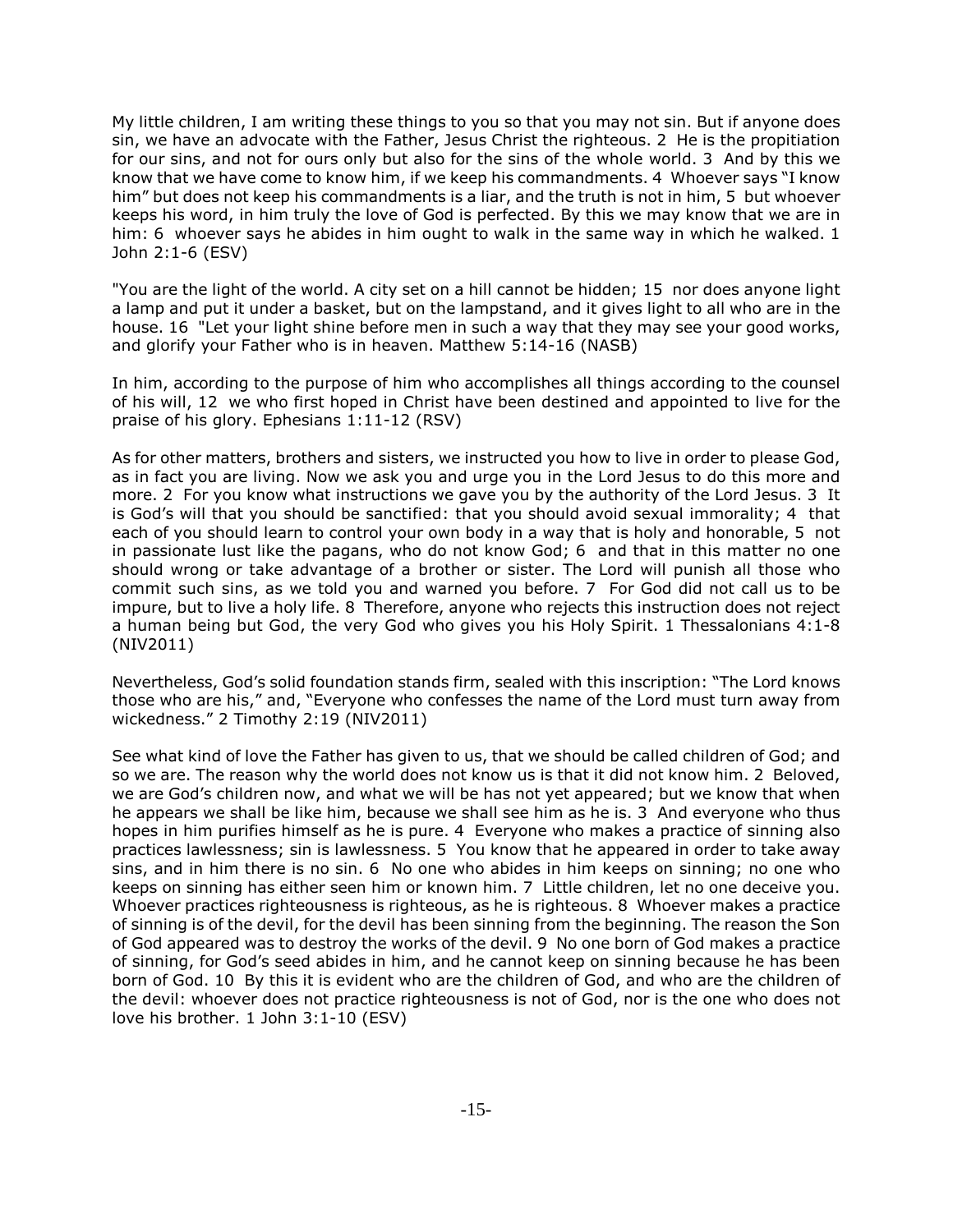As obedient children, do not conform to the evil desires you had when you lived in ignorance. 15 But just as he who called you is holy, so be holy in all you do; 16 for it is written: "Be holy, because I am holy." 17 Since you call on a Father who judges each person's work impartially, live out your time as foreigners here in reverent fear. 18 For you know that it was not with perishable things such as silver or gold that you were redeemed from the empty way of life handed down to you from your ancestors, 19 but with the precious blood of Christ, a lamb without blemish or defect. 1 Peter 1:14-19 (NIV2011)

Test yourselves to see if you are in the faith; examine yourselves! Or do you not recognize this about yourselves, that Jesus Christ is in you—unless indeed you fail the test? 2 Corinthians 13:5 (NASB)

But be doers of the word, and not hearers only, deceiving yourselves. 23 For if any one is a hearer of the word and not a doer, he is like a man who observes his natural face in a mirror; 24 for he observes himself and goes away and at once forgets what he was like. James 1:22-24 (RSV)

For you were once darkness, but now you are light in the Lord. Live as children of light 9 (for the fruit of the light consists in all goodness, righteousness and truth) 10 and find out what pleases the Lord. 11 Have nothing to do with the fruitless deeds of darkness, but rather expose them. 12 It is shameful even to mention what the disobedient do in secret. Ephesians 5:8-12 (NIV2011)

Therefore be careful how you walk, not as unwise men but as wise, 16 making the most of your time, because the days are evil. 17 So then do not be foolish, but understand what the will of the Lord is. Ephesians 5:15-17 (NASB)

"The nations were angry, and your wrath has come. The time has come for judging the dead, and for rewarding your servants the prophets and your people who revere your name, both great and small— and for destroying those who destroy the earth." Revelation 11:18

In the future there is laid up for me the crown of righteousness, which the Lord, the righteous Judge, will award to me on that day; and not only to me, but also to all who have loved His appearing. 2 Timothy 4:8 (NASB)

If any man's work which he has built on it remains, he will receive a reward. 15 If any man's work is burned up, he will suffer loss; but he himself will be saved, yet so as through fire. 1 Corinthians 3:14-15 (NASB)

Do all things without grumbling or questioning, 15 that you may be blameless and innocent, children of God without blemish in the midst of a crooked and perverse generation, among whom you shine as lights in the world, 16 holding fast the word of life, so that in the day of Christ I may be proud that I did not run in vain or labor in vain. Philippians 2:14-16 (RSV)

"His master replied, 'Well done, good and faithful servant! You have been faithful with a few things; I will put you in charge of many things. Come and share your master's happiness!' Matthew 25:23 (NIV2011)

Look carefully then how you walk, not as unwise but as wise, 16 making the best use of the time, because the days are evil. 17 Therefore do not be foolish, but understand what the will of the Lord is. 18 And do not get drunk with wine, for that is debauchery, but be filled with the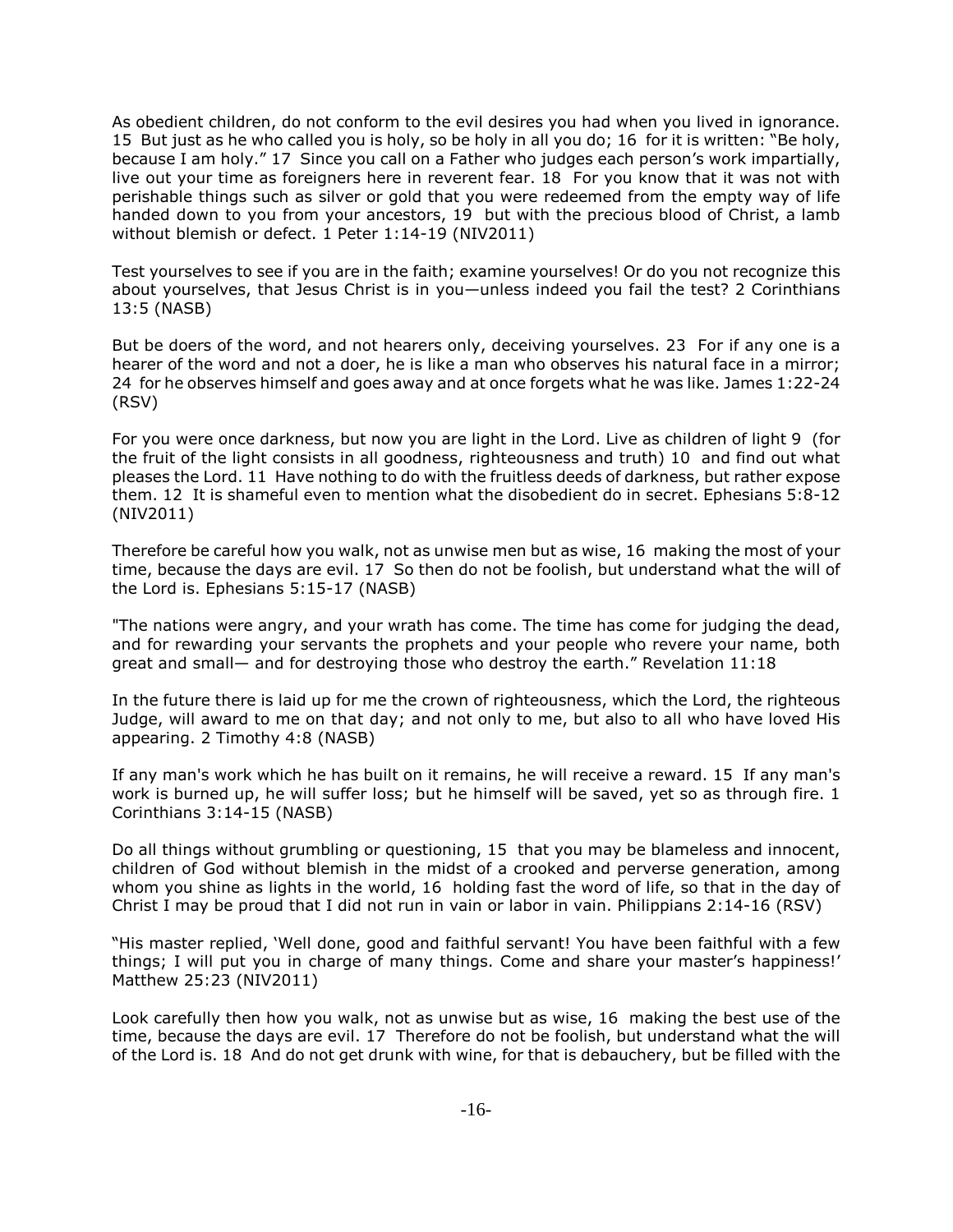Spirit, 19 addressing one another in psalms and hymns and spiritual songs, singing and making melody to the Lord with your heart, 20 giving thanks always and for everything to God the Father in the name of our Lord Jesus Christ, 21 submitting to one another out of reverence for Christ. Ephesians 5:15-21 (ESV)

You have searched me, LORD, and you know me. 2 You know when I sit and when I rise; you perceive my thoughts from afar. 3 You discern my going out and my lying down; you are familiar with all my ways. 4 Before a word is on my tongue you, LORD, know it completely. Psalm 139:1-4 (NIV2011)

God heard the boy crying, and the angel of God called to Hagar from heaven and said to her, "What is the matter, Hagar? Do not be afraid; God has heard the boy crying as he lies there. Genesis 21:17 (NIV2011)

The LORD is near to all who call on him, to all who call on him in truth. 19 He fulfills the desire of those who fear him; he also hears their cry and saves them. 20 The LORD preserves all who love him, but all the wicked he will destroy. Psalm 145:18-20 (ESV)

He who planted the ear, does he not hear? He who formed the eye, does he not see? Psalm 94:9 (ESV)

For there is no distinction between Jew and Greek; for the same Lord is Lord of all, abounding in riches for all who call on Him; 13 for "WHOEVER WILL CALL ON THE NAME OF THE LORD WILL BE SAVED." Romans 10:12-13 (NASB)

For from Him and through Him and to Him are all things. To Him be the glory forever. Amen. Romans 11:36 (NASB)

By this the love of God was manifested in us, that God has sent His only begotten Son into the world so that we might live through Him. 10 In this is love, not that we loved God, but that He loved us and sent His Son to be the propitiation for our sins. 1 John 4:9-10 (NASB)

"For God so loved the world, that He gave His only begotten Son, that whoever believes in Him shall not perish, but have eternal life. 17 For God did not send the Son into the world to condemn the world, but that the world might be saved through Him. 18 "He who believes in Him is not condemned; he who does not believe has been condemned already, because he has not believed in the name of the only begotten Son of God." John 3:16-18

This is good, and it is pleasing in the sight of God our Savior, 4 who desires all people to be saved and to come to the knowledge of the truth. 5 For there is one God, and there is one mediator between God and men, the man Christ Jesus, 6 who gave himself as a ransom for all, which is the testimony given at the proper time. 1 Timothy 2:3-6 (ESV)

The Lord is not slow in keeping his promise, as some understand slowness. Instead he is patient with you, not wanting anyone to perish, but everyone to come to repentance. 2 Peter 3:9 (NIV2011)

But I am a worm and not a man, scorned by everyone, despised by the people. 7 All who see me mock me; they hurl insults, shaking their heads. 8 "He trusts in the LORD," they say, "let the LORD rescue him. Let him deliver him, since he delights in him." Psalm 22:6-8 (NIV2011)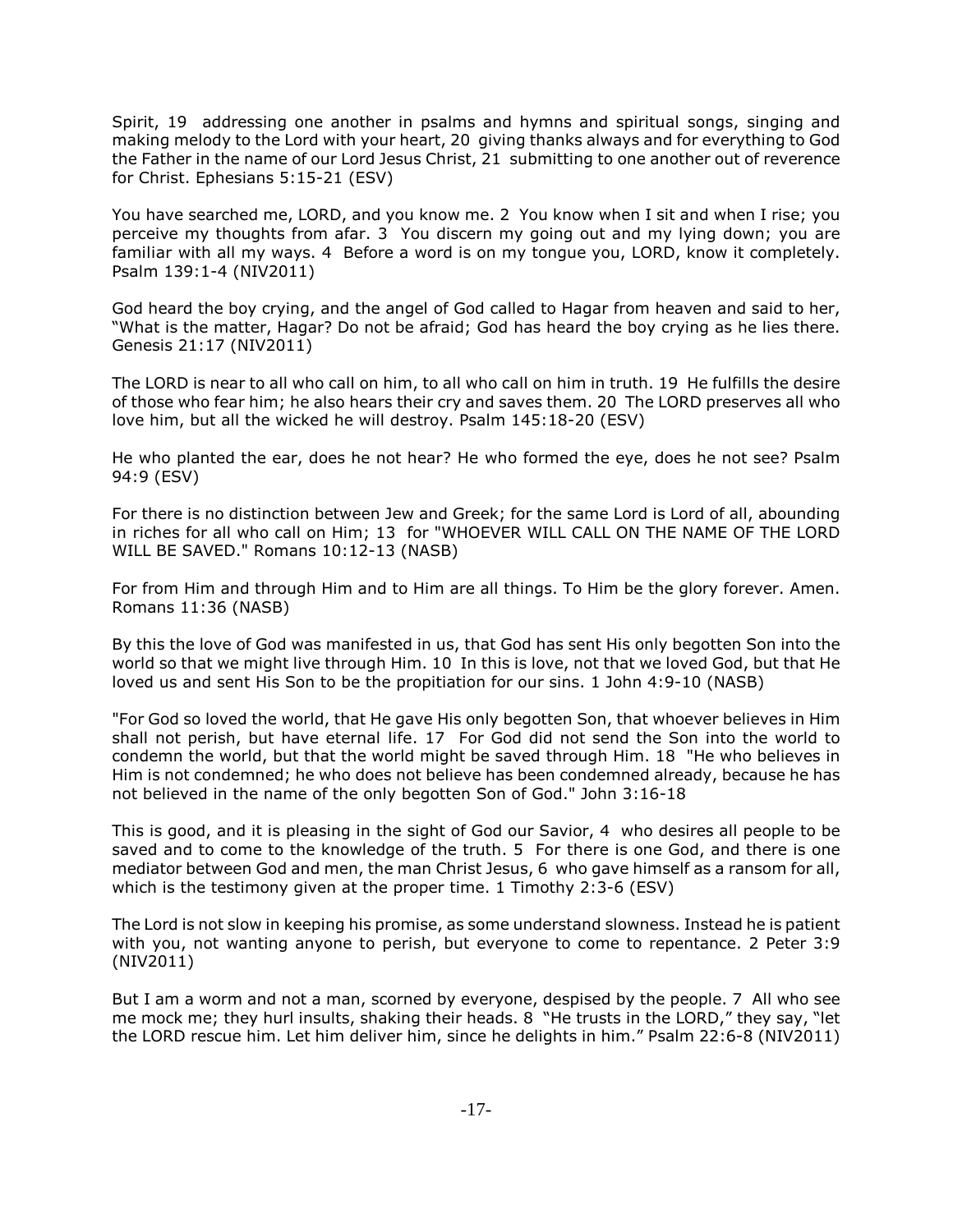Many bulls encompass me; strong bulls of Bashan surround me; 13 they open wide their mouths at me, like a ravening and roaring lion. 14 I am poured out like water, and all my bones are out of joint; my heart is like wax; it is melted within my breast; 15 my strength is dried up like a potsherd, and my tongue sticks to my jaws; you lay me in the dust of death. 16 For dogs encompass me; a company of evildoers encircles me; they have pierced my hands and feet— 17 I can count all my bones— they stare and gloat over me; 18 they divide my garments among them, and for my clothing they cast lots. Psalm 22:12-18 (ESV)

As many were astonished at you— his appearance was so marred, beyond human semblance, and his form beyond that of the children of mankind— Isaiah 52:14 (ESV)

He was despised and rejected by men; a man of sorrows, and acquainted with grief; and as one from whom men hide their faces he was despised, and we esteemed him not. 4 Surely he has borne our griefs and carried our sorrows; yet we esteemed him stricken, smitten by God, and afflicted. 5 But he was pierced for our transgressions; he was crushed for our iniquities; upon him was the chastisement that brought us peace, and with his wounds we are healed. Isaiah 53:3-5 (ESV)

Then the soldiers of the governor took Jesus into the governor's headquarters, and they gathered the whole battalion before him. 28 And they stripped him and put a scarlet robe on him, 29 and twisting together a crown of thorns, they put it on his head and put a reed in his right hand. And kneeling before him, they mocked him, saying, "Hail, King of the Jews!" 30 And they spit on him and took the reed and struck him on the head. 31 And when they had mocked him, they stripped him of the robe and put his own clothes on him and led him away to crucify him. Matthew 27:27-31 (ESV)

While he was still speaking, a bright cloud covered them, and a voice from the cloud said, "This is my Son, whom I love; with him I am well pleased. Listen to him!" Matthew 17:5 (NIV2011)

"I am the good shepherd, and I know My own and My own know Me, 15 even as the Father knows Me and I know the Father; and I lay down My life for the sheep. 16 "I have other sheep, which are not of this fold; I must bring them also, and they will hear My voice; and they will become one flock with one shepherd. 17 "For this reason the Father loves Me, because I lay down My life so that I may take it again. 18 "No one has taken it away from Me, but I lay it down on My own initiative. I have authority to lay it down, and I have authority to take it up again. This commandment I received from My Father." John 10:14-18 (NASB)

How much worse punishment do you think will be deserved by the man who has spurned the Son of God, and profaned the blood of the covenant by which he was sanctified, and outraged the Spirit of grace? 30 For we know him who said, "Vengeance is mine, I will repay." And again, "The Lord will judge his people." 31 It is a fearful thing to fall into the hands of the living God. Hebrews 10:29-31 (RSV)

The fear of the LORD is the beginning of wisdom; A good understanding have all those who do His commandments; His praise endures forever. Psalm 111:10 (NASB)

The fear of the LORD is the beginning of knowledge; Fools despise wisdom and instruction. Proverbs 1:7 (NASB)

Psalm 37, 73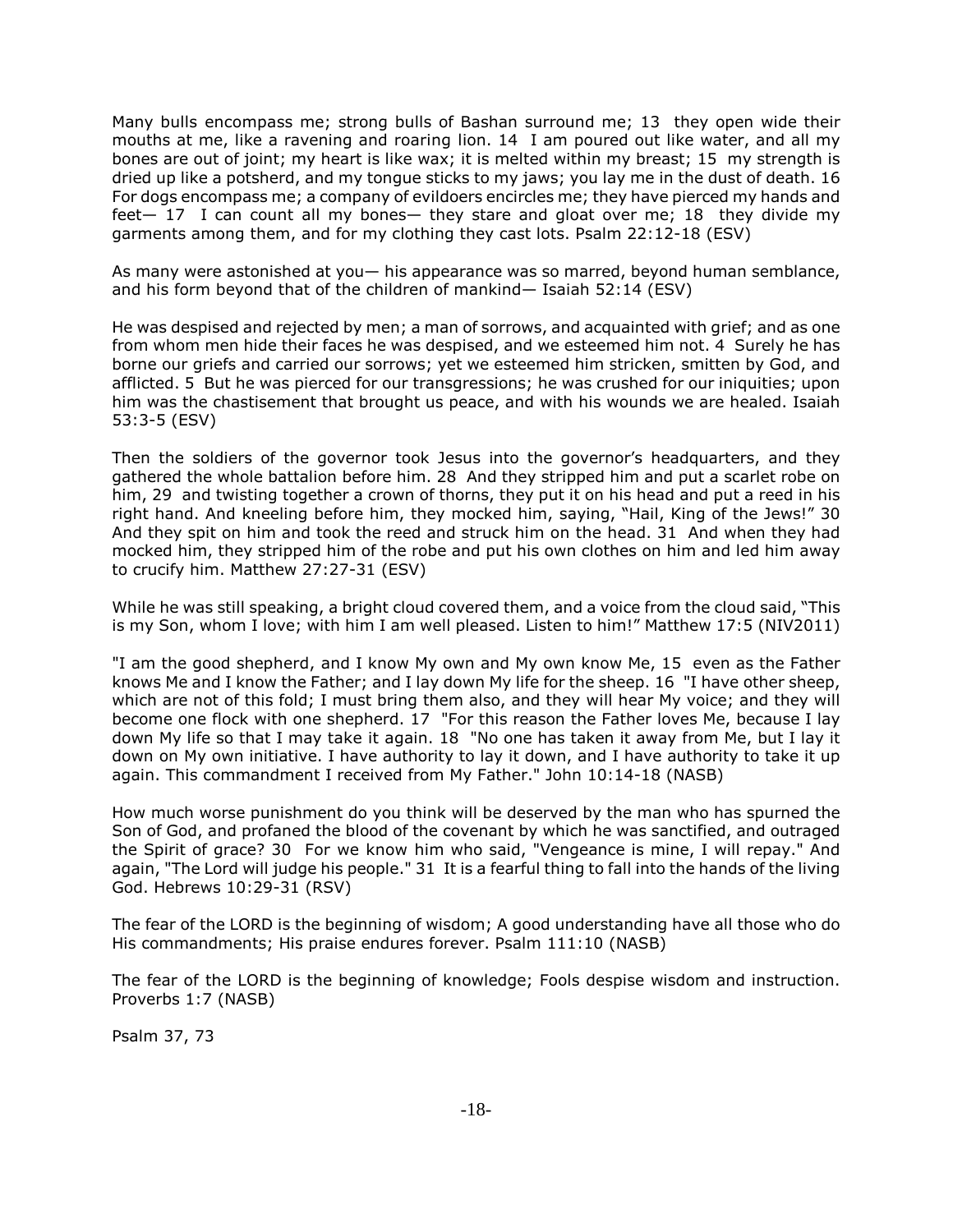And anyone not found written in the book of life was thrown into the lake of fire. Revelation 20:15 (HCSB)

"And blessed is he who does not take offense at Me." Matthew 11:6

Why? Because they did not pursue it by faith, but as if it were based on works. They have stumbled over the stumbling stone, 33 as it is written, "Behold, I am laying in Zion a stone of stumbling, and a rock of offense; and whoever believes in him will not be put to shame." Romans 9:32-33 (ESV)

"Enter through the narrow gate; for the gate is wide and the way is broad that leads to destruction, and there are many who enter through it. 14 "For the gate is small and the way is narrow that leads to life, and there are few who find it." Matthew 7:13-14 (NASB)

I am the door. If anyone enters by me, he will be saved and will go in and out and find pasture. 10 The thief comes only to steal and kill and destroy. I came that they may have life and have it abundantly. John 10:9-10 (ESV)

"For not even the Father judges anyone, but He has given all judgment to the Son, 23 so that all will honor the Son even as they honor the Father. He who does not honor the Son does not honor the Father who sent Him. 24 "Truly, truly, I say to you, he who hears My word, and believes Him who sent Me, has eternal life, and does not come into judgment, but has passed out of death into life. John 5:22-24 (NASB)

For it is written, "AS I LIVE, SAYS THE LORD, EVERY KNEE SHALL BOW TO ME, AND EVERY TONGUE SHALL GIVE PRAISE TO GOD." 12 So then each one of us will give an account of himself to God. Romans 14:11-12 (NASB)

For we must all appear before the judgment seat of Christ, so that each one may be recompensed for his deeds in the body, according to what he has done, whether good or bad. 2 Corinthians 5:10 (NASB)

All we like sheep have gone astray; we have turned—every one—to his own way; and the LORD has laid on him the iniquity of us all. Isaiah 53:6 (ESV)

There is a way that seems right to a man, but its end is the way to death. Proverbs 14:12 (ESV)

For there is no distinction: 23 for all have sinned and fall short of the glory of God, 24 and are justified by his grace as a gift, through the redemption that is in Christ Jesus, 25 whom God put forward as a propitiation by his blood, to be received by faith. This was to show God's righteousness, because in his divine forbearance he had passed over former sins. Romans 3:22b-25 (ESV)

For the wages of sin is death, but the gift of God is eternal life in Christ Jesus our Lord. Romans 6:23 (HCSB)

For You, Lord, are kind and ready to forgive, rich in faithful love to all who call on You. Psalm 86:5 (HCSB)

If we confess our sins, He is faithful and righteous to forgive us our sins and to cleanse us from all unrighteousness. 1 John 1:9 (HCSB)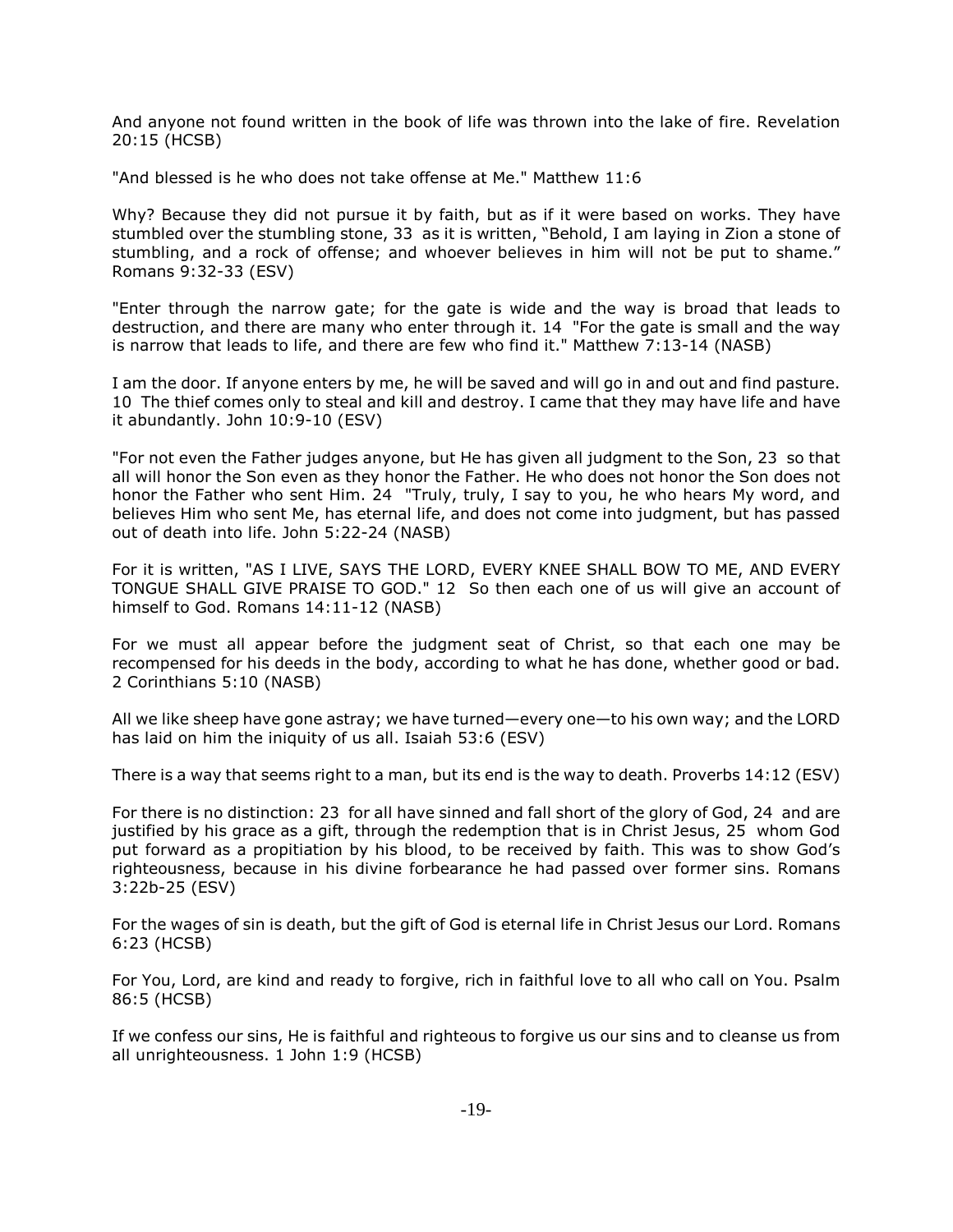But what does it say? "The word is near you, in your mouth and in your heart" (that is, the word of faith that we proclaim); 9 because, if you confess with your mouth that Jesus is Lord and believe in your heart that God raised him from the dead, you will be saved. 10 For with the heart one believes and is justified, and with the mouth one confesses and is saved. Romans 10:8-10 (ESV)

And the Lord's servant must not be quarrelsome but kind to everyone, able to teach, patiently enduring evil, 25 correcting his opponents with gentleness. God may perhaps grant them repentance leading to a knowledge of the truth, 26 and they may come to their senses and escape from the snare of the devil, after being captured by him to do his will. 2 Timothy 2:24-26 (ESV)

"I baptize you with water for repentance, but he who is coming after me is mightier than I, whose sandals I am not worthy to carry. He will baptize you with the Holy Spirit and fire." Matthew 3:11 (ESV)

"That which is born of the flesh is flesh, and that which is born of the Spirit is spirit. 7 "Do not be amazed that I said to you, 'You must be born again.'" John 3:6-7 (NASB)

"And I remembered the word of the Lord, how He used to say, 'John baptized with water, but you will be baptized with the Holy Spirit.' Acts 11:16 (NASB)

He saved us, not on the basis of deeds which we have done in righteousness, but according to His mercy, by the washing of regeneration and renewing by the Holy Spirit, 6 whom He poured out upon us richly through Jesus Christ our Savior, 7 so that being justified by His grace we would be made heirs according to the hope of eternal life. Titus 3:5-7 (NASB)

But as many as received Him, to them He gave the right to become children of God, even to those who believe in His name, 13 who were born, not of blood nor of the will of the flesh nor of the will of man, but of God. John 1:12-13 (NASB)

And Jesus came and said to them, "All authority in heaven and on earth has been given to me. 19 Go therefore and make disciples of all nations, baptizing them in the name of the Father and of the Son and of the Holy Spirit, 20 teaching them to observe all that I have commanded you; and lo, I am with you always, to the close of the age." Matthew 28:18-20 (RSV)

For you have died, and your life is hidden with the Messiah in God. 4 When the Messiah, who is your life, is revealed, then you also will be revealed with Him in glory. 5 Therefore, put to death what belongs to your worldly nature: sexual immorality, impurity, lust, evil desire, and greed, which is idolatry. 6 Because of these, God's wrath comes on the disobedient, 7 and you once walked in these things when you were living in them. 8 But now you must also put away all the following: anger, wrath, malice, slander, and filthy language from your mouth. 9 Do not lie to one another, since you have put off the old self with its practices 10 and have put on the new self. You are being renewed in knowledge according to the image of your Creator. Colossians 3:3-10 (HCSB)

Or are you unaware that all of us who were baptized into Christ Jesus were baptized into His death? 4 Therefore we were buried with Him by baptism into death, in order that, just as Christ was raised from the dead by the glory of the Father, so we too may walk in a new way of life. 5 For if we have been joined with Him in the likeness of His death, we will certainly also be in the likeness of His resurrection. 6 For we know that our old self was crucified with Him in order